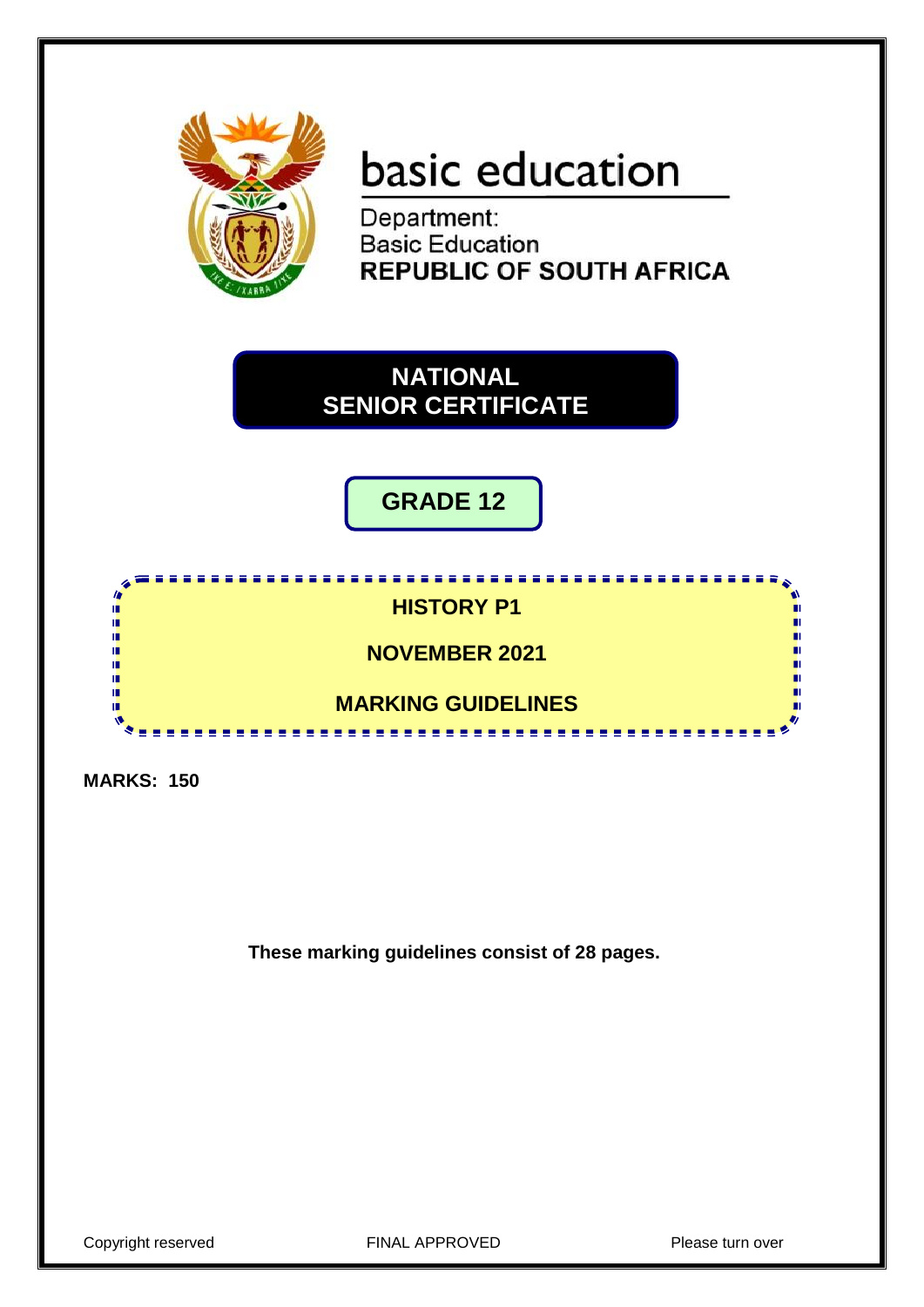# **1. SOURCE-BASED QUESTIONS**

# **1.1 The following cognitive levels were used to develop source-based questions:**

| Cognitive<br><b>Levels</b> | <b>Historical skills</b>                                                                                                                                                                                                                                                                          | <b>Weighting of</b><br>questions |
|----------------------------|---------------------------------------------------------------------------------------------------------------------------------------------------------------------------------------------------------------------------------------------------------------------------------------------------|----------------------------------|
| Level 1                    | Extract evidence from sources<br>$\bullet$<br>Selection and organisation of relevant information<br>from sources<br>Define historical concepts/terms<br>$\bullet$                                                                                                                                 | 30%<br>(15)                      |
| Level <sub>2</sub>         | Interpretation of evidence from sources<br>$\bullet$<br>Explain information gathered from sources<br>$\bullet$<br>Analyse evidence from sources<br>$\bullet$                                                                                                                                      | 40%<br>(20)                      |
| Level 3                    | Interpret and evaluate evidence from sources<br>$\bullet$<br>Engage with sources to determine its usefulness,<br>$\bullet$<br>reliability, bias and limitations<br>Compare and contrast interpretations and<br>$\bullet$<br>perspectives presented in sources and draw<br>independent conclusions | 30%<br>(15)                      |

# **1.2 The information below indicates how source-based questions are assessed:**

- In the marking of source-based questions, credit needs to be given to any other valid and relevant viewpoints, arguments, evidence or examples.
- In the allocation of marks, emphasis should be placed on how the requirements of the question have been addressed.
- In the marking guideline, the requirements of the question (skills that need to be addressed) as well as the level of the question are indicated in italics.
- When assessing open-ended source-based questions, learners should be credited for any other relevant answers.
- Learners are expected to take a stance when answering 'to what extent' questions in order for any marks to be awarded.

# **1.3 Assessment procedures for source-based questions**

- $\bullet$  Use a tick  $(\checkmark)$  for each correct answer
- Pav attention to the mark scheme e.g.  $(2 \times 2)$  which translates to two reasons and is given two marks each  $(\sqrt{\sqrt{}})$ ; (1 x 2) which translates to one reason and is given two marks  $(\sqrt{\sqrt})$
- If a question carries 4 marks then indicate by placing 4 ticks ( $\checkmark \checkmark \checkmark$ )

# **Paragraph question**

Paragraphs are to be assessed globally (holistically). Both the content and structure of the paragraph must be taken into account when awarding a mark. The following steps must be used when assessing a response to a paragraph question:

- Read the paragraph and place a bullet (•) at each point within the text where the candidate has used relevant evidence to address the question.
- Re-read the paragraph to evaluate the extent to which the candidate has been able to use relevant evidence to write a paragraph.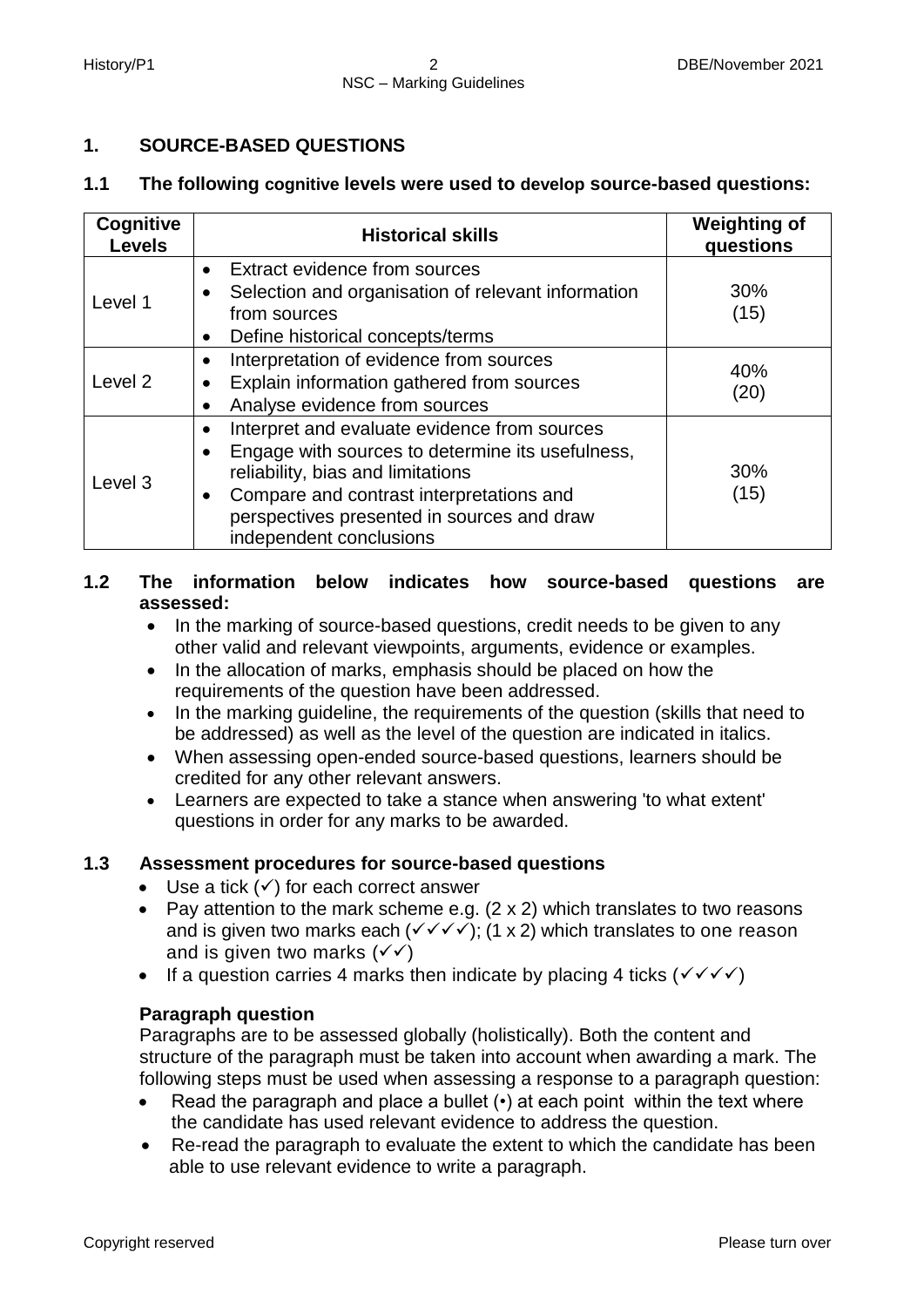At the end of the paragraph indicate the ticks **(√)** that the candidate has been awarded for the paragraph; as well as the level (1, 2 or 3) as indicated in the holistic rubric and a brief comment e.g.



# **COMMENT**

Used mostly relevant evidence to write a basic paragraph.

- Count all the ticks for the source-based question and then write the mark on the right hand bottom margin e.g.  $\frac{32}{ }$  $\setminus$  50
	- Ensure that the total mark is transferred accurately to the front/back cover of the answer script.

# **2. ESSAY QUESTIONS**

## **2.1 The essay questions require candidates to:**

 Be able to structure their argument in a logical and coherent manner. They need to select, organise and connect the relevant information so that they are able to present a reasonable sequence of facts or an effective argument to answer the question posed. It is essential that an essay has an introduction, a coherent and balanced body of evidence and a conclusion.

## **2.2 Marking of essay questions**

- Markers must be aware that the content of the answer will be guided by the textbooks in use at the particular centre.
- Candidates may have any other relevant introduction and/or conclusion than those included in a specific essay marking guideline for a specific essay.

## **2.3 Global assessment of the essay**

The essay will be assessed holistically (globally). This approach requires the teacher to assess the essay as a whole, rather than assessing the main points of the essay separately. This approach encourages the learner to write an original argument by using relevant evidence to support the line of argument. The learner will **not** be required to simply regurgitate content (facts) in order to achieve a level 7 (high mark). This approach discourages learners from preparing essays and reproducing them without taking the specific requirements of the question into account. Holistic marking of the essay credits learners' opinions that are supported by evidence. Holistic assessment, unlike content-based marking, does not penalise language inadequacies as the emphasis is on the following:

- The learner's interpretation of the question
- The appropriate selection of factual evidence (relevant content selection)
- The construction of an argument (planned, structured and has an independent line of argument)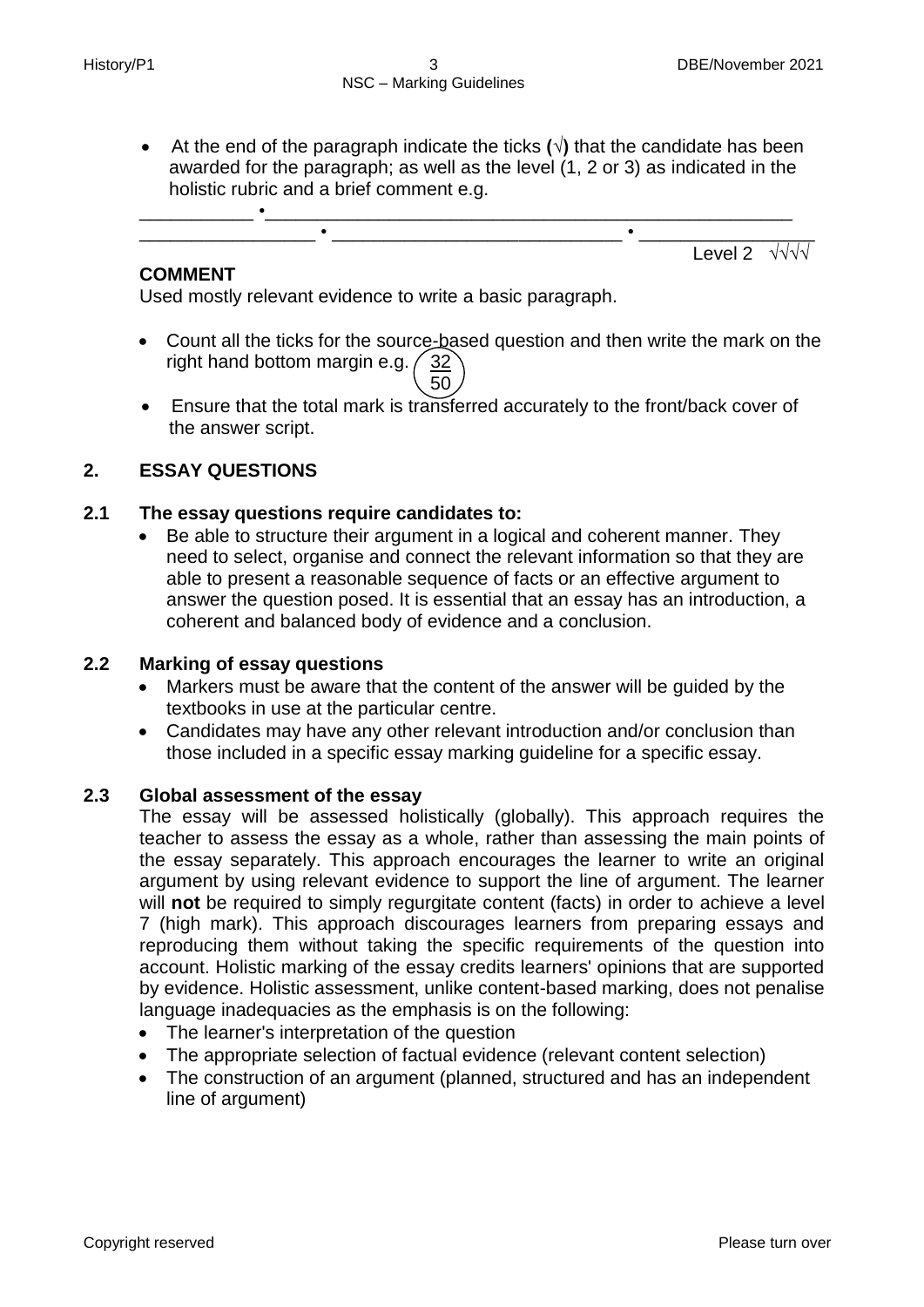# **2.4 Assessment procedures of the essay**

- 2.4.1 Keep the synopsis in mind when assessing the essay.
- 2.4.2 During the reading of the essay, ticks need to be awarded for a relevant introduction (which is indicated by a bullet in the marking guideline), the main aspects/body of the essay that sustains/defends the line of argument (which is indicated by bullets in the marking guideline) and a relevant conclusion (which is indicated by a bullet in the marking guideline). For example in an essay where there are five (5) main points there could be about seven (7) ticks.
- 2.4.3 Keep the **PEEL** structure in mind when assessing an essay.

| P  | <b>Point:</b> The candidate introduces the essay by taking a line of     |
|----|--------------------------------------------------------------------------|
|    | argument/making a major point.                                           |
|    | Each paragraph should include a point that sustains the major point      |
|    | (line of argument) that was made in the introduction.                    |
| Е. | <b>Explanation:</b> The candidate should explain in more detail what the |
|    | main point is about and how it relates to the question posed (line of    |
|    | argument).                                                               |
|    | $E$   Example: The candidates should answer the question by selecting    |
|    | content that is relevant to the line of argument. Relevant examples      |
|    | should be given to sustain the line of argument.                         |
|    | Link: Candidates should ensure that the line of argument is sustained    |
|    | throughout the essay and is written coherently.                          |

- 2.4.4 The following symbols **MUST** be used when assessing an essay:
	- Introduction, main aspects and conclusion not properly contextualised

# $\mathcal{L}$

| |

- Wrong statement
- Irrelevant statement |
- Repetition **R**
- Analysis A√
- Interpretation I√
- Line of Argument LOA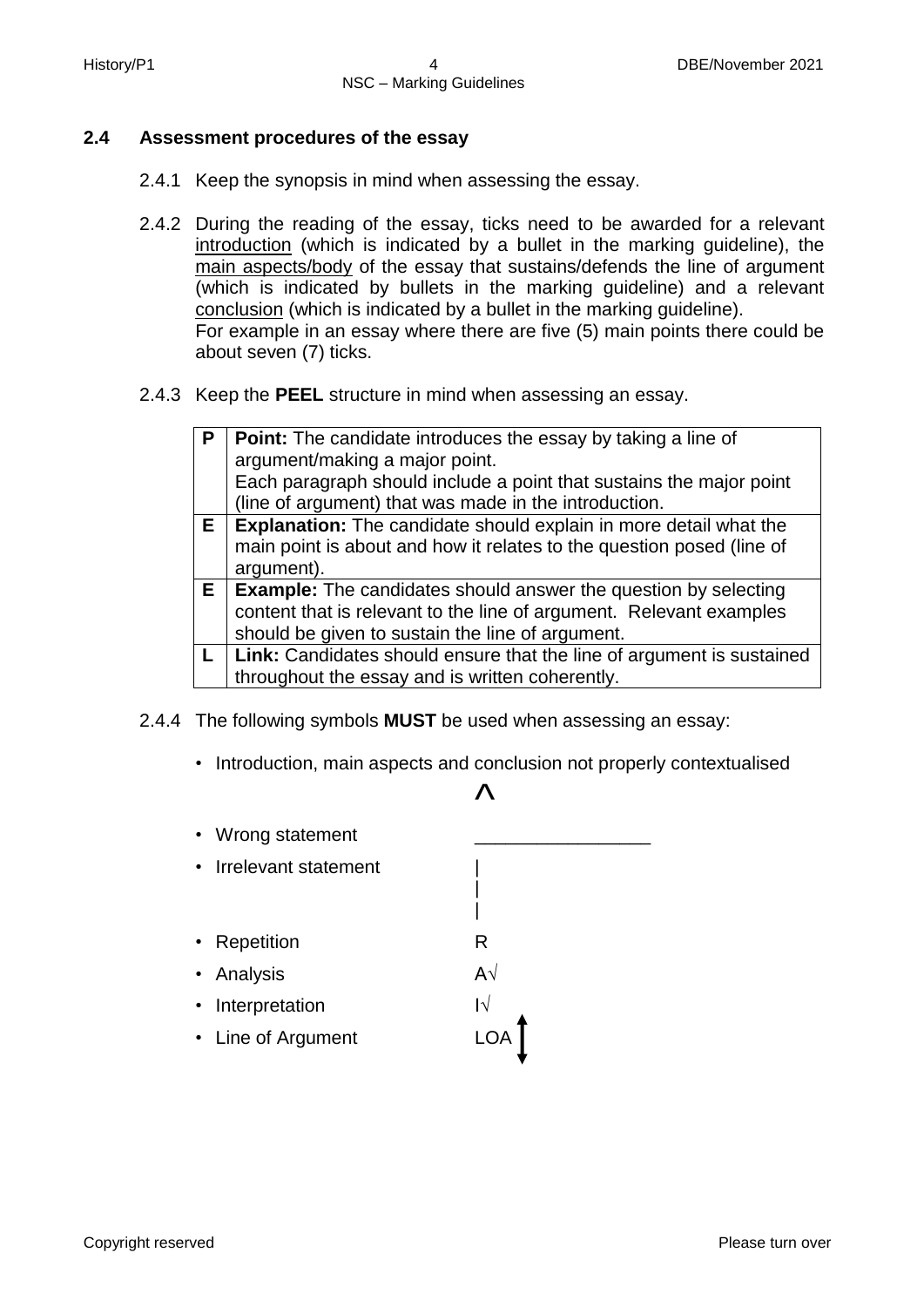# **2.5 The matrix**

2.5.1 Use of the matrix in the marking of essays

In the marking of essays, the criteria as provided in the matrix should be used. When assessing the essay note both the content and presentation. At the point of intersection of the content and presentation based on the seven competency levels, a mark should be awarded.

(a) The first reading of essays will be to determine to what extent the main aspects have been covered and to allocate the **content level** (on the matrix).

| LEVEL 4 |  |
|---------|--|
|         |  |

(b) The second reading of essays will relate to the level (on the matrix) of **presentation**.

|   | 4 |  |
|---|---|--|
| ⊐ | ں |  |

(c) Allocate an overall mark with the use of the matrix.

| LEVEL 4 |        |
|---------|--------|
| LEVEL 3 | 126–27 |

# **COMMENT**

Some omissions in content coverage. Attempts to sustain a line of argument.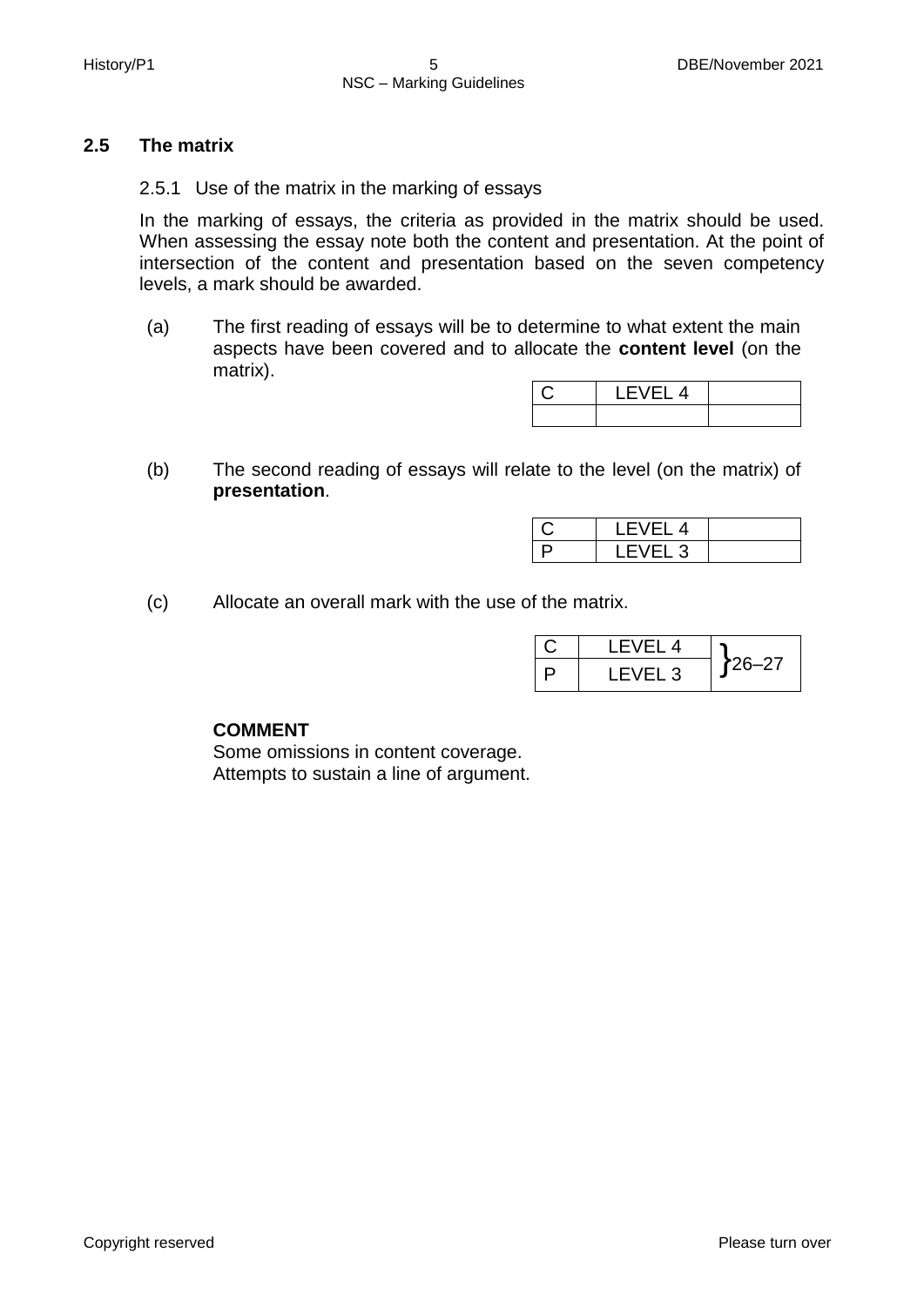# **MARKING MATRIX FOR ESSAY: TOTAL: 50**

|                                                                                                                                                                                        | <b>LEVEL 7</b>                                                                                                                                                                                                                                                                                                                                                          | LEVEL 6                                                                                                                                                                                                                                                      | LEVEL 5                                                                                                                                                                 | <b>LEVEL 4</b>                                                                                                                                                       | LEVEL <sub>3</sub>                                                                                                                                                              | <b>LEVEL 2</b>                                                                                                                                                     | LEVEL 1*                                              |
|----------------------------------------------------------------------------------------------------------------------------------------------------------------------------------------|-------------------------------------------------------------------------------------------------------------------------------------------------------------------------------------------------------------------------------------------------------------------------------------------------------------------------------------------------------------------------|--------------------------------------------------------------------------------------------------------------------------------------------------------------------------------------------------------------------------------------------------------------|-------------------------------------------------------------------------------------------------------------------------------------------------------------------------|----------------------------------------------------------------------------------------------------------------------------------------------------------------------|---------------------------------------------------------------------------------------------------------------------------------------------------------------------------------|--------------------------------------------------------------------------------------------------------------------------------------------------------------------|-------------------------------------------------------|
| <b>PRESENTATION</b><br><b>CONTENT</b>                                                                                                                                                  | Very well<br>planned and<br>structured essay.<br>Good synthesis<br>of information.<br>Developed an<br>original, well<br>balanced and<br>independent line<br>of argument with<br>the use of<br>evidence and<br>sustained and<br>defended the<br>argument<br>throughout.<br>Independent<br>conclusion is<br>drawn from<br>evidence to<br>support the line<br>of argument. | Very well<br>planned and<br>structured essay.<br>Developed a<br>relevant line of<br>argument.<br>Evidence used to<br>defend the<br>argument.<br>Attempts to draw<br>an independent<br>conclusion from<br>the evidence to<br>support the line<br>of argument. | Well planned and<br>structured essay.<br>Attempts to<br>develop a clear<br>argument.<br>Conclusion<br>drawn from the<br>evidence to<br>support the line<br>of argument. | Planned and<br>constructed an<br>argument.<br>Evidence used to<br>some extent to<br>support the line<br>of argument.<br>Conclusions<br>reached based<br>on evidence. | Shows some<br>evidence of a<br>planned and<br>constructed<br>argument.<br>Attempts to<br>sustain a line of<br>argument.<br>Conclusions not<br>clearly supported<br>by evidence. | Attempts to<br>structure an<br>answer.<br>Largely<br>descriptive or<br>some attempt at<br>developing a line<br>of argument. No<br>attempt to draw a<br>conclusion. | Little or no<br>attempt to<br>structure the<br>essay. |
| <b>LEVEL 7</b><br>Question has been<br>fully answered.<br>Content selection<br>fully relevant to line<br>of argument.                                                                  | $47 - 50$                                                                                                                                                                                                                                                                                                                                                               | $43 - 46$                                                                                                                                                                                                                                                    |                                                                                                                                                                         |                                                                                                                                                                      |                                                                                                                                                                                 |                                                                                                                                                                    |                                                       |
| LEVEL 6<br>Question has been<br>answered.<br>Content selection<br>relevant to a line of<br>argument.                                                                                   | $43 - 46$                                                                                                                                                                                                                                                                                                                                                               | $40 - 42$                                                                                                                                                                                                                                                    | $38 - 39$                                                                                                                                                               |                                                                                                                                                                      |                                                                                                                                                                                 |                                                                                                                                                                    |                                                       |
| LEVEL <sub>5</sub><br>Question answered<br>to a great extent.<br>Content adequately<br>covered and<br>relevant.                                                                        | $38 - 39$                                                                                                                                                                                                                                                                                                                                                               | $36 - 37$                                                                                                                                                                                                                                                    | $34 - 35$                                                                                                                                                               | $30 - 33$                                                                                                                                                            | $28 - 29$                                                                                                                                                                       |                                                                                                                                                                    |                                                       |
| LEVEL 4<br>Question<br>recognisable in<br>answer.<br>Some omissions or<br>irrelevant content<br>selection.                                                                             |                                                                                                                                                                                                                                                                                                                                                                         |                                                                                                                                                                                                                                                              | $30 - 33$                                                                                                                                                               | $28 - 29$                                                                                                                                                            | $26 - 27$                                                                                                                                                                       |                                                                                                                                                                    |                                                       |
| LEVEL <sub>3</sub><br>Content selection<br>does relate to the<br>question, but does<br>not answer it, or<br>does not always<br>relate to the<br>question.<br>Omissions in<br>coverage. |                                                                                                                                                                                                                                                                                                                                                                         |                                                                                                                                                                                                                                                              |                                                                                                                                                                         | $26 - 27$                                                                                                                                                            | $24 - 25$                                                                                                                                                                       | $20 - 23$                                                                                                                                                          |                                                       |
| LEVEL 2<br>Question<br>inadequately<br>addressed. Sparse<br>content.                                                                                                                   |                                                                                                                                                                                                                                                                                                                                                                         |                                                                                                                                                                                                                                                              |                                                                                                                                                                         |                                                                                                                                                                      | $20 - 23$                                                                                                                                                                       | $18 - 19$                                                                                                                                                          | $14 - 17$                                             |
| LEVEL 1*<br>Question<br>inadequately<br>addressed or not at<br>all. Inadequate or<br>irrelevant content.                                                                               |                                                                                                                                                                                                                                                                                                                                                                         |                                                                                                                                                                                                                                                              |                                                                                                                                                                         |                                                                                                                                                                      |                                                                                                                                                                                 | $14 - 17$                                                                                                                                                          | $0 - 13$                                              |

# **\* Guidelines for allocating a mark for Level 1:**

• Question not addressed at all/totally irrelevant content; no attempt to structure the essay  $= 0$ 

Content selection includes basic and generally irrelevant information; no attempt to structure the essay = 1–6

• Question inadequately addressed and vague; little attempt to structure the essay  $= 7-13$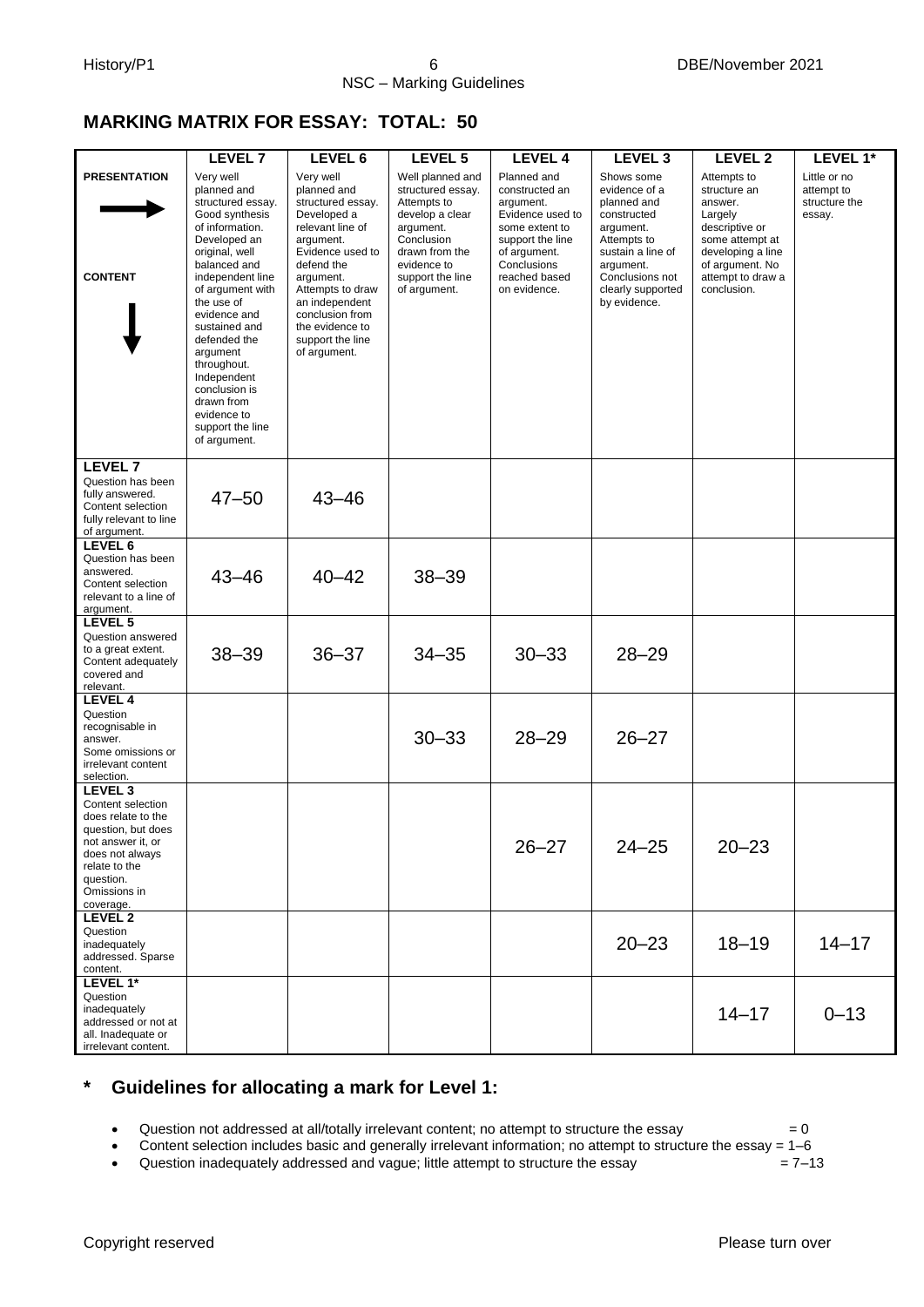# **SECTION A: SOURCE-BASED QUESTIONS**

# **QUESTION 1: HOW DID THE MARSHALL PLAN INTENSIFY COLD WAR TENSIONS BETWEEN THE UNITED STATES OF AMERICA (USA) AND THE SOVIET UNION (USSR) FROM 1947?**

# 1.1

1.1.1 *[Extraction of evidence from Source 1A - L1]*

- 'Millions of its citizens had been killed or seriously wounded in the Second World War'
- 'Many cities, including some of the leading industrial and cultural centres of Great Britain, France, Germany, Italy and Belgium, had been destroyed'
- 'Some regions of the continent were on the brink of famine'
- 'The region's transportation infrastructure railways, roads, bridges, and ports – had suffered extensive damage during airstrikes'
- 'The shipping fleets of many countries had been sunk' (any 2 x 1) (2)
- 1.1.2 *[Interpretation of evidence from Source 1A – L2]*
	- The Second World War was fought over Europe/Asia and not over USA
	- USA only joined the war at a later stage/policy of isolationism
	- Any other relevant response  $(2)$
- 1.1.3 *[Definition of a term from Source 1A - L1]*
	- A country controlled by a stronger country/superpower
	- East European countries whose governments were taken over and controlled by Soviet Union as its colonies
	- Any other relevant response (any 1 x 2) (2)
- 1.1.4 *[Interpretation of evidence from Source 1A – L2]*
	- They did not want to be involved with the USA
	- They did not want to be influenced by capitalism
	- They wanted to protect and maintain communism/They viewed the Marshall Plan as a threat to communism
	- The Soviet Union had its own economic plan (COMECON)/The satellites states felt threatened by the Soviet Union
	- The Soviet Union viewed the Marshall Plan as dollar imperialism
	- Any other relevant response (any 2 x 2) (4)
- 1.2
- 1.2.1 *[Extraction of evidence from Source 1B – L1]*
	- 'Hunger'
	- 'Poverty'
	- 'Desperation'
	- 'Chaos'  $(4 \times 1)$  (4)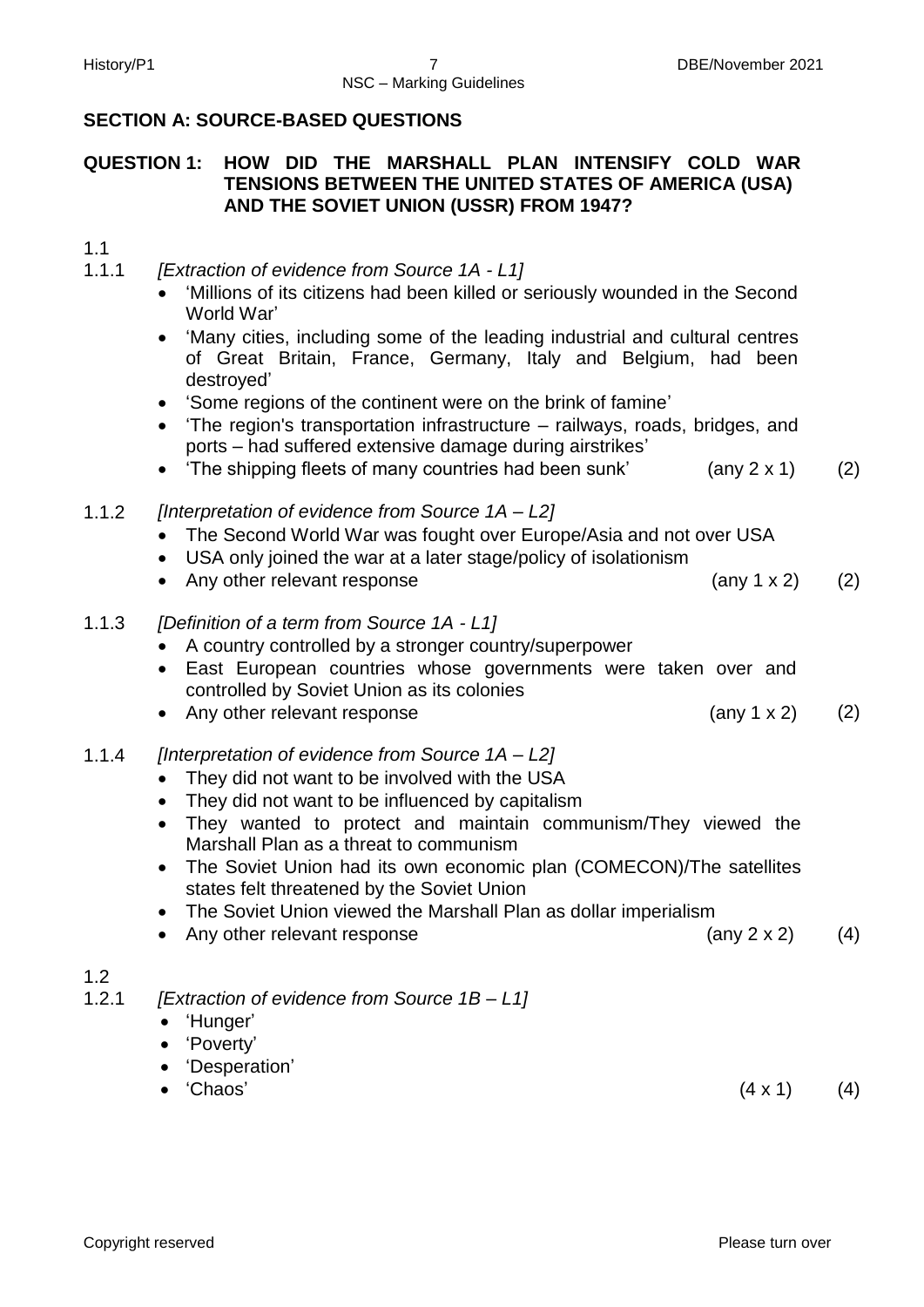- 1.2.2 *[Interpretation of evidence from Source 1B – L2]*
	- By assisting in the economic recovery of Western Europe through the reconstruction of industries
	- Marshall Aid was made available to countries needing assistance
	- To revive working economies in the world
	- Any other relevant response (any 1 x 2) (2)

# 1.2.3 *[Extraction of evidence from Source 1B – L1]*

- 'there must be some agreement among the countries of Europe as to the requirements of the situation'
- 'the part those countries themselves will take in order to give proper effect to whatever action might be undertaken by this government'  $(2 \times 1)$  (2)

# 1.2.4 *[Determining the usefulness of Source 1B – L3]* **The source is useful because:**

- It is an extract from a speech (direct source) delivered at Harvard University on 5 June 1947
- The speech was presented by the US Secretary of State, George **Marshall**
- The speech was presented at the time (1947) when the Cold War started in Europe as a result of the devastation of World War II
- It highlights how the Marshall Plan intended to help the Western European countries
- Any other relevant response (any 2 x 2) (4)
- 1.3
- 1.3.1 *[Extraction of evidence from Source 1C – L1]*
	- 'British'
	- 'French'  $(2 \times 1)$   $(2)$

# 1.3.2 *[Extraction of evidence from Source 1C – L1]*

- 'the Russians could not tolerate such aid to the enemy that had so recently devastated the Soviet Union'
- 'Molotov was adamant (stubborn) in demanding that the Soviet Union have complete control and freedom of action over any Marshall Plan funds Germany might receive' (2 x 1) (2)
- 1.3.3 *[Explanation of concept from Source 1C – L2]*
	- Economic control of countries (governments) outside the borders of major powers (in this case, the USA using the Marshall Plan to control the economic affairs of the whole world)
	- USA's use of dollar power in the form of the Marshall Plan
	- Any other relevant response (1 x 2) (2)
-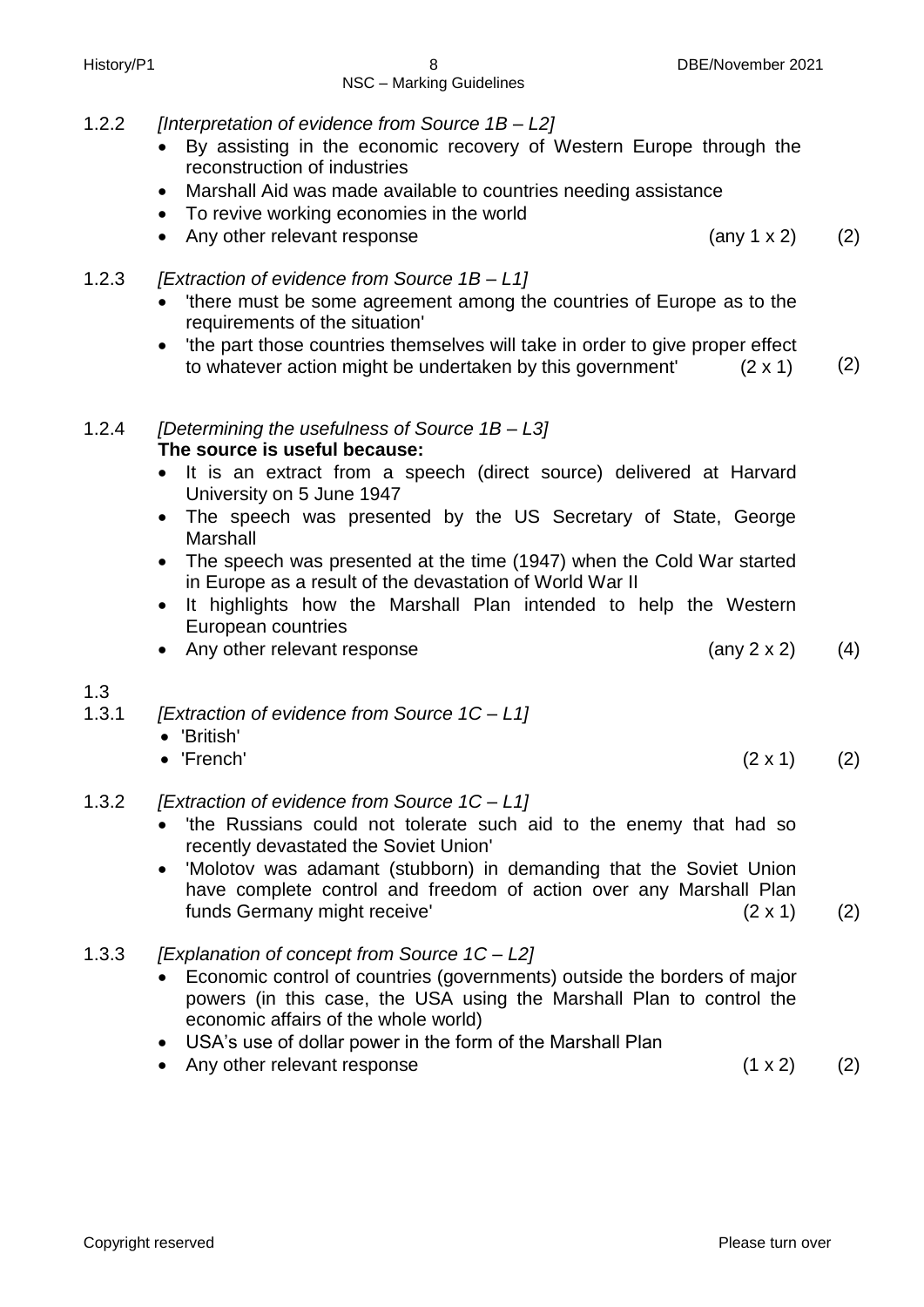- 1.3.4 *[Interpretation of evidence from Source 1C - L2]*
	- The image of the Soviet Union would have been compromised if the satellite states accepted the Marshall Plan
	- The Marshall Plan would turn communist governments in Eastern Europe into capitalist which would imply that communism was failing
	- To avoid Eastern European states benefitting from the fruits of capitalism which might turn them against communism
	- The Marshall Plan was seen as an interference in the domestic affairs of Eastern European countries
	- They wanted to be free from American economic imperialism and domination
	- Any other relevant response (any 2 x 2) (4)

- 1.4 *[Comparison of evidence in Sources 1B and 1C to ascertain their differences – L3]*
	- In Source 1B the US planned to assist in the return of normal economic health in the world whereas in Source 1C Molotov regarded US intervention as American economic imperialism and domination
	- In Source 1B the US implemented the Marshall Plan to revive a working economy in the world in which free institutions can exist whereas in Source 1C Molotov viewed the Marshall Plan as interference in the domestic affairs of other countries
	- In Source 1B the US expected the Marshall Plan to be applied to the whole of Europe whereas in Source 1C Eastern European countries were pressured to reject US assistance from the Marshall Plan
	- Any other relevant response (any 2 x 2) (4)

# 1.5

- 1.5.1 *[Interpretation of evidence from Source 1D – L2]*
	- The implementation of the Marshall Plan required the involvement of the President (Truman), the Congress (to authorise the release of funds) and George Marshall (the Secretary of State – for implementation)
	- President Truman is depicted as using the working tools/assistance for the Marshall Plan to begin with the economic reconstruction of Europe
	- The Congress is depicted in deep thoughts of whether the Marshall Plan will achieve its intended purpose
	- The source depicts the Marshall Plan as a work in progress/to fight the great famine in Europe
	- Any other relevant response  $(4)$
- 1.5.2 *[Interpretation of evidence from Source 1D – L2]*
	- *EUROPE* in the foreground suggest that the implementation of the Marshall Plan was planned to revive Europe only
	- *EUROPE* was ruined/devastated by World War II
	- As a result of World War II, *EUROPE* became the battleground of the Cold War
	- Any other relevant response (any 1 x 2) (2)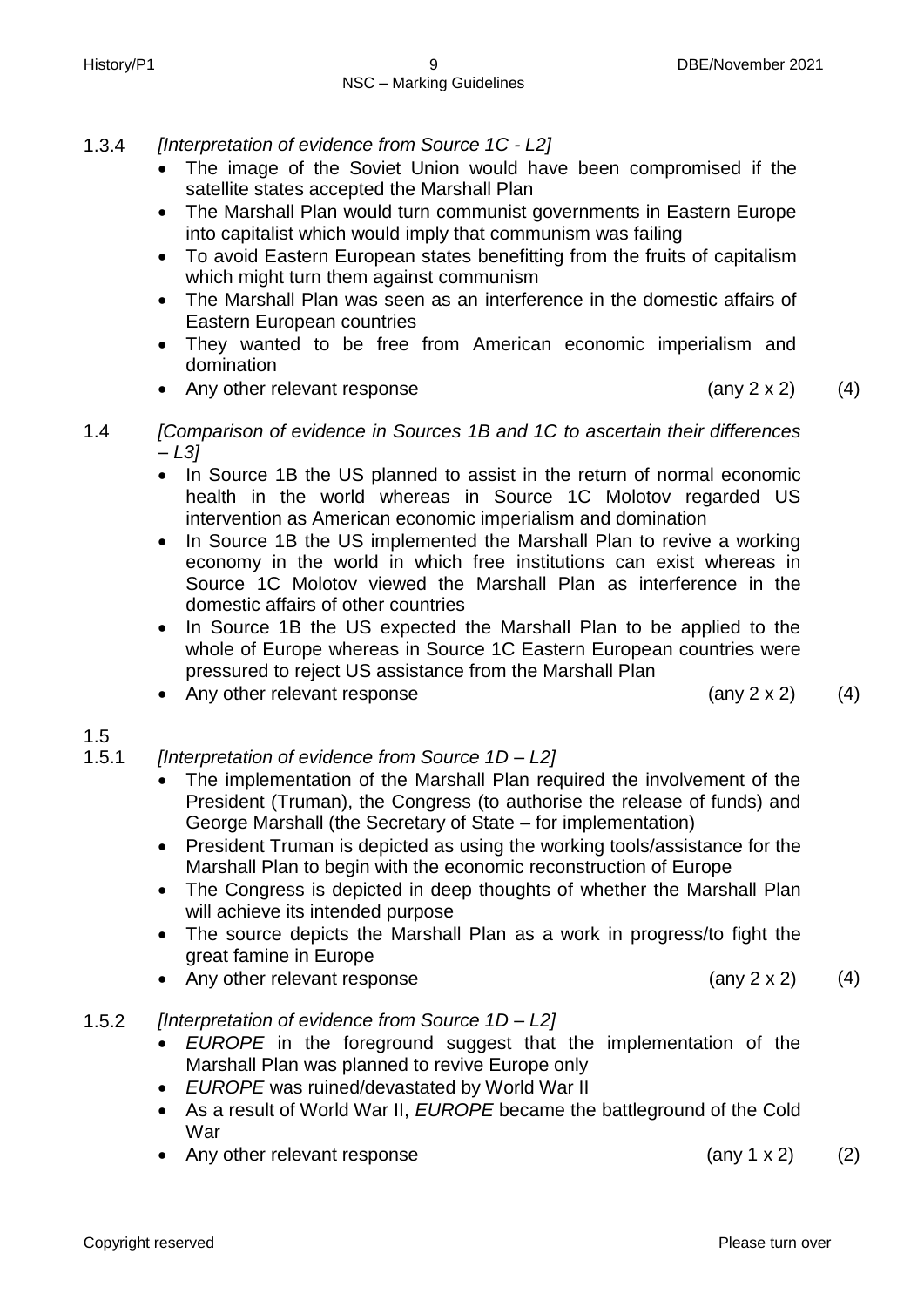# 1.6 *[Interpretation, evaluation and synthesis from relevant sources – L3]*

Candidates could include the following aspects in their response:

- The economic destruction of the European economy by World War II laid fertile ground for its reconstruction by the Marshall Plan (Source 1A)
- Invitations to the Marshall Plan were extended to the Soviet Union and its satellite states, but they refused to join (Source 1A)
- US Secretary of State, George Marshall provided detailed specifications on how the Marshall Plan would revive economic health in the world (Source 1B)
- The Marshall Plan wanted to eradicate poverty, hunger, desperation and chaos (Source 1B)
- Harry Truman approached the US Congress to ask for funding to assist Greece (own knowledge)
- US government was prepared to oppose any government which blocked the recovery of others (Source 1B) – by implication the Soviet Union
- The Soviet Foreign Minister Molotov rejected the Marshall Plan (Source 1C). He felt it was aimed against the Soviet Union
- The Cold War tensions intensified when Molotov walked out a meeting with Britain and France (Source 1C) – a sign of rejection of the Marshall Plan
- Molotov objected to the fact that Germany, who devastated the Soviet Union, would receive financial assistance (Source 1C)
- Molotov wanted the Soviet Union to control the funds Germany would receive from the Marshall Plan (Source 1C)
- The Soviet Union compelled its allies not to accept the Marshall Plan (Source 1C)
- Despite the objection form the Soviet Union, the USA continued to implement the Marshall Plan (own knowledge)
- Any other relevant response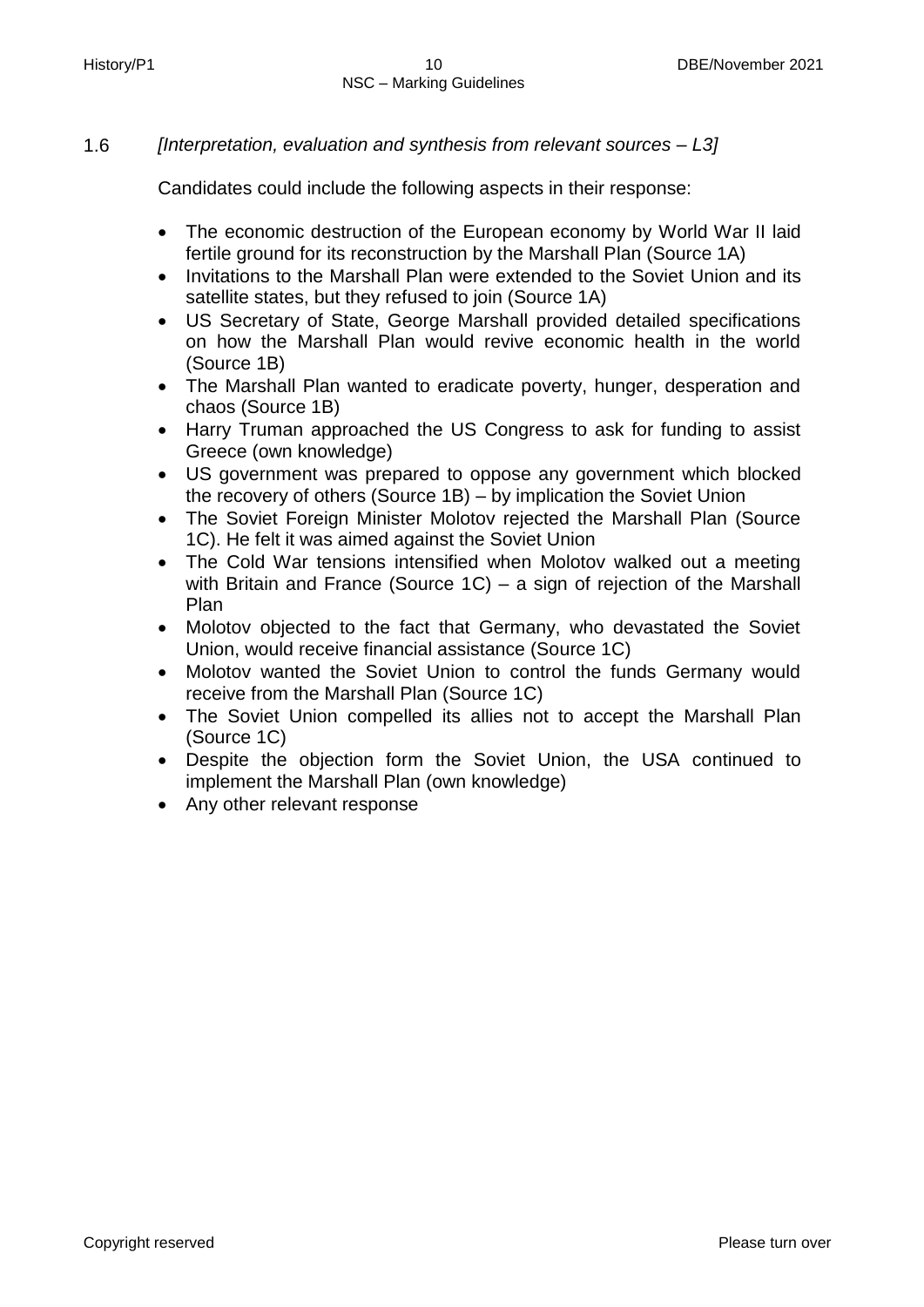# **Use the following rubric to allocate marks:**

| <b>LEVEL1</b>  | Uses evidence in an elementary manner, e.g. shows no<br>or little understanding of how the Marshall Plan<br>intensified Cold War tensions between the United<br>States of America (USA) and the Soviet Union<br>(USSR) from 1947.<br>Uses evidence partially or cannot write a paragraph.<br>$\bullet$                                   | <b>MARKS</b><br>$0 - 2$ |
|----------------|------------------------------------------------------------------------------------------------------------------------------------------------------------------------------------------------------------------------------------------------------------------------------------------------------------------------------------------|-------------------------|
| <b>LEVEL 2</b> | Evidence is mostly relevant and relates to a great extent<br>$\bullet$<br>on the topic, e.g. shows some understanding of how<br>the Marshall Plan intensified Cold War tensions<br>between the United States of America (USA) and the<br>Soviet Union (USSR) from 1947.<br>Uses evidence in a very basic manner to write a<br>paragraph. | <b>MARKS</b><br>$3 - 5$ |
| <b>LEVEL 3</b> | Uses relevant evidence, e.g. demonstrates a thorough<br>understanding of how the Marshall Plan intensified<br>Cold War tensions between the United States of<br>America (USA) and the Soviet Union (USSR) from<br>1947.<br>Uses evidence very effectively in an organised<br>paragraph that shows an understanding of the topic.         | <b>MARKS</b><br>$6 - 8$ |

(8) **[50]**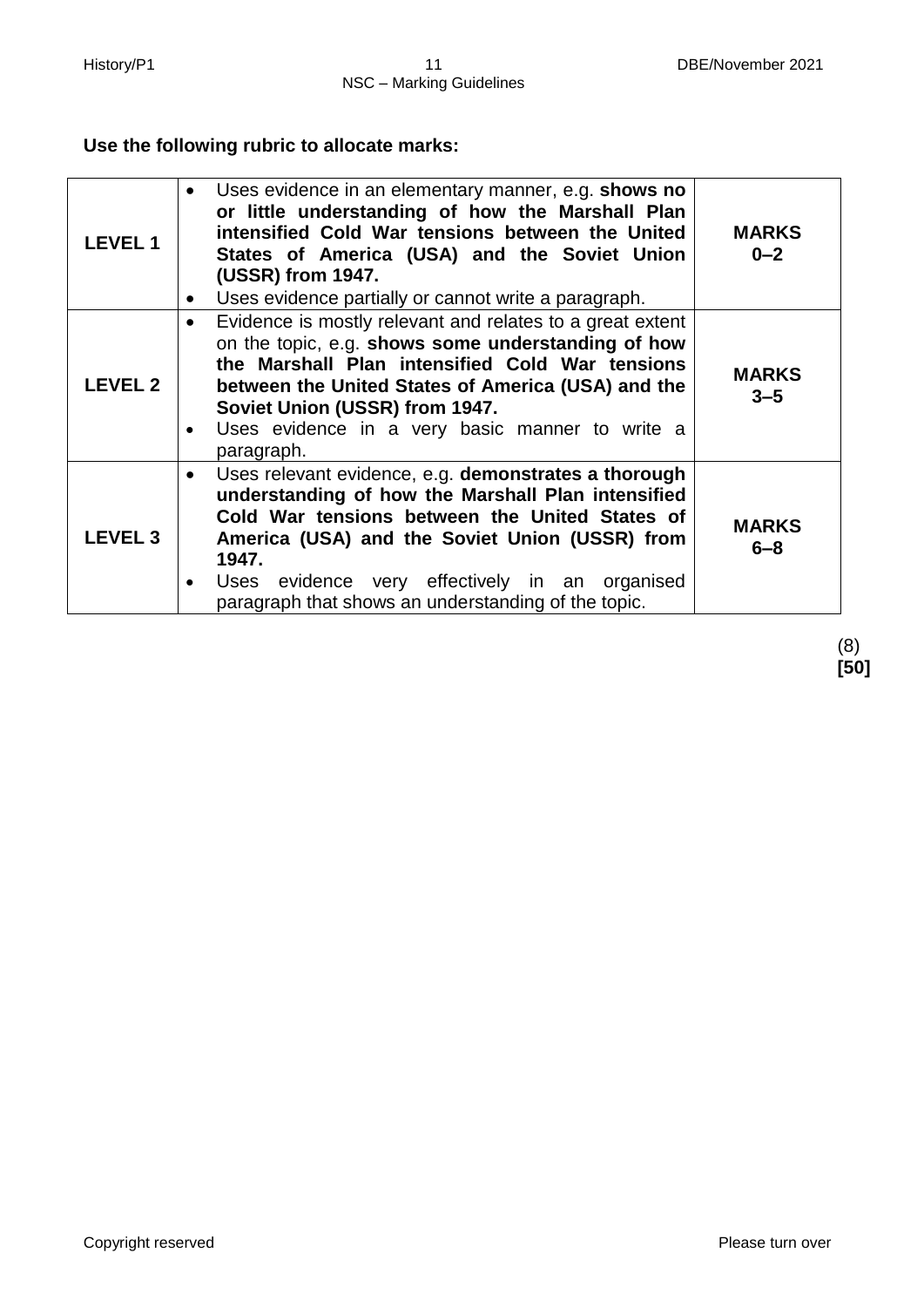# NSC – Marking Guidelines

# **QUESTION 2: WHY DID FOREIGN POWERS BECOME INVOLVED IN THE ANGOLAN CIVIL WAR BETWEEN 1974 AND 1976?**

- 2.1
- 2.1.1 *[Extraction of evidence from Source 2A – L1]*
	- 'In April 1974, junior officers belonging to the Movement of the Armed Forces (MFA) toppled the Salazar-Caetano regime' (1 x 1) (1)
- 2.1.2 *[Definition of concept from Source 2A – L1]* 
	- The process through which the colonised countries began achieving independence/attaining freedom from the control of their colonial powers
	- Process of bringing colonial practices over another country to an end
	- Process of a state withdrawing from a former colony, leaving it independent
	- The release of one country or territory from political control by another country
	- Any other relevant response (any 1 x 2) (2)
- 2.1.3 *[Extraction of evidence from Source 2A – L1]*
	- 'Popular Movement for the Liberation of Angola (MPLA)'
	- 'National Front for the Liberation of Angola (FNLA)'
	- 'National Union for the Total Independence of Angola (UNITA)'  $(3 \times 1)$   $(3)$
- 2.1.4 *[Interpretation of evidence from Source 2A – L2]*
	- All three liberation movements had ideological differences
	- All three liberation movements had deep-rooted ethnic differences.
	- All three liberation movements thought that they could govern Angola on their own/unwilling to share power
	- All three liberation movements had different sources of funding
	- All three leaders had different visions for their country which made cooperation very difficult/mistrust amongst leaders
	- All three leaders were influenced by foreign powers who had different agendas
	- Any other relevant response (any 2 x 2)

# 2.2

2.2.1 *[Extraction of evidence from Source 2B – L1]* 

- 'The Soviet Union'
- 'Cuba'  $(2 \times 1)$   $(2)$
- 2.2.2 *[Explanation of term from Source 2B – L2]*
	- A theory/belief that if Angola fell to communism, then all other neighbouring countries in southern Africa would one by one also become communist
	- Any other relevant response (1 x 2) (2)

(4)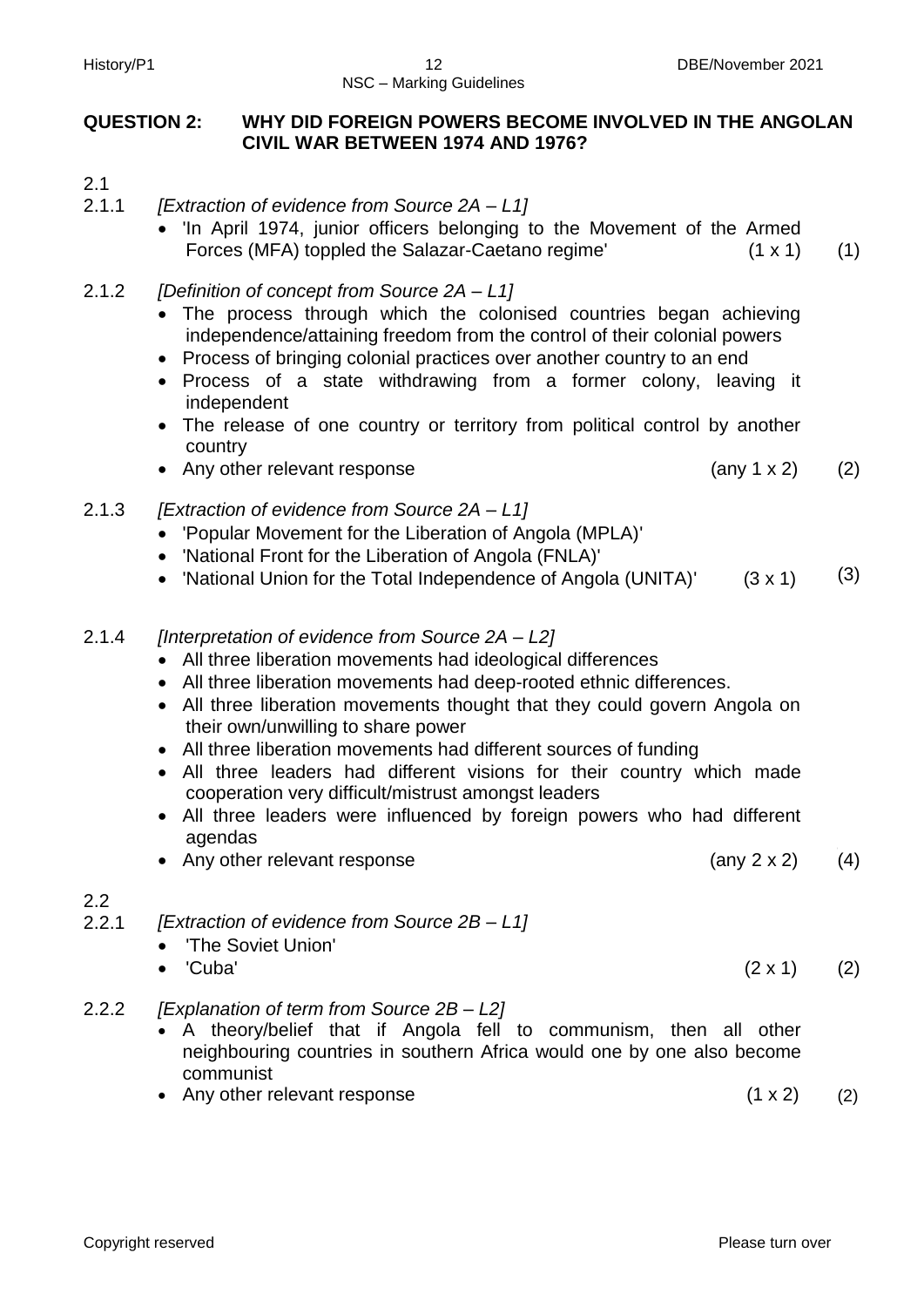- 2.2.3 *[Extraction of evidence from Source 2B – L1]*
	- 'the CIA feared that the Soviet Union was attempting to establish a military base in Angola'
	- 'The Soviets had backed a 1977 coup led by former Interior Minister of Angola, Nito Alves' (2) (2)
- 2.2.4 *[Interpretation of evidence from Source 2B – L2]* 
	- USA knew that the spread of communism in Angola could cause a domino effect throughout Africa therefore erasing capitalism
	- USA knew that Cuban and Russian involvement in Angola was a threat to its oil/petroleum interests in that country
	- USA knew that the Russian intervention in Africa was an objective from the USSR to obtain military bases in Africa and therefore remove the USA from the scene
	- USA knew that Africa was a strategic continent in relation to trade routes and did not want the USSR to play a leading role in Africa
	- Any other relevant response (any 2 x 2) (4)
- 2.3
- 2.3.1 *[Extraction of evidence from Source 2C – L1]*
	- The public remained acutely sensitive to any suggestion of the spread of Communist influence – in any part of Africa or the Indian Ocean'  $(1 \times 2)$  (2)
- 2.3.2 *[Extraction of evidence from Source 2C – L1]*
	- 'SADF military intelligence'
	- 'Bureau of State Security (BOSS)' (2 x 1) (2)
- 2.3.3 *[Interpretation of evidence from Source 2C – L2]*
	- These movements were anti-communism/would maintain regional stability
	- Both these movements favoured capitalism as an economic system as opposed to communism
	- Both these movements would support SA and together they are seen as allies of the West
	- These movements wanted to gain international recognition and support by opposing communism in southern Africa
	- Any other relevant response (any 1 x 2) (2)
- 2.3.4 *[Interpretation of evidence from Source 2C – L2]*
	- South Africa wanted to limit their involvement in the Angolan Civil War
	- South Africa used the FNLA and UNITA as proxies to fight in the Angolan Civil War
	- South Africa wanted to keep its involvement in the Angolan Civil War a 'secret'
	- South Africa had been involved in a war against SWAPO in Namibia
	- Any other relevant response (any 2 x 2) (4)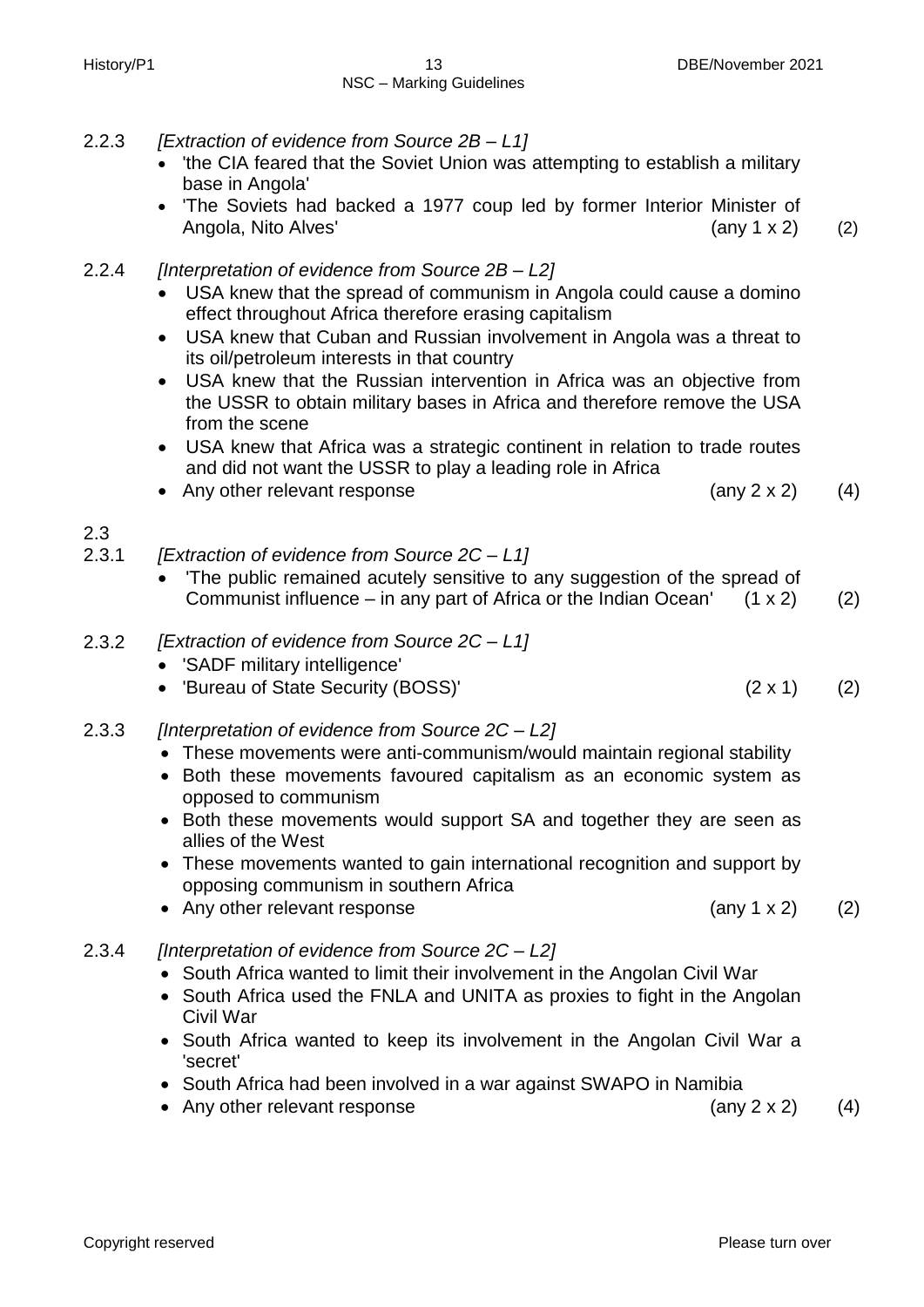- 2.4 *[Comparison of evidence in Source 2B and Source 2C to ascertain their similarities– L3]*
	- Both sources indicate that the USA and South Africa were anti-communist
	- Both sources indicate the individual interests of the USA and South Africa in Angola to prevent communism
	- Both sources indicate the USA's and South Africa's intention to advance capitalism
	- Any other relevant response  $(4)$

# 2.5

2.5.1 *[Interpretation of evidence from Source 2D – L2]*

- The poster depicts foreign powers were not welcomed in Angola
- The poster depicts foreign powers were involved in Angola in the same manner that they were involved in Vietnam
- USA and South Africa should stop being involved in the Angola Civil War
- USA and South Africa would bring imperialism and racism to Angola respectively
- The withdrawal of South Africa and the USA would weaken FNLA and UNITA while strengthening MPLA
- USA and South African involvement will lead to suffering and killing of innocent civilians in Angola/led to a refugee issue
- Any other relevant response  $(4)$

# 2.5.2 *[Determining limitations of Source 2D – L3]*

- It was used as a propaganda campaign for the MPLA
- It is biased against foreign powers that supported enemies of the MPLA, namely FNLA and UNITA
- $\bullet$  It is one sided it puts blame on capitalist countries
- It is silent on activities of the Soviet Union, Cuba and China because they supported the MPLA
- The origin of the source is unknown
- Any other relevant response (any 2 x 2) (4)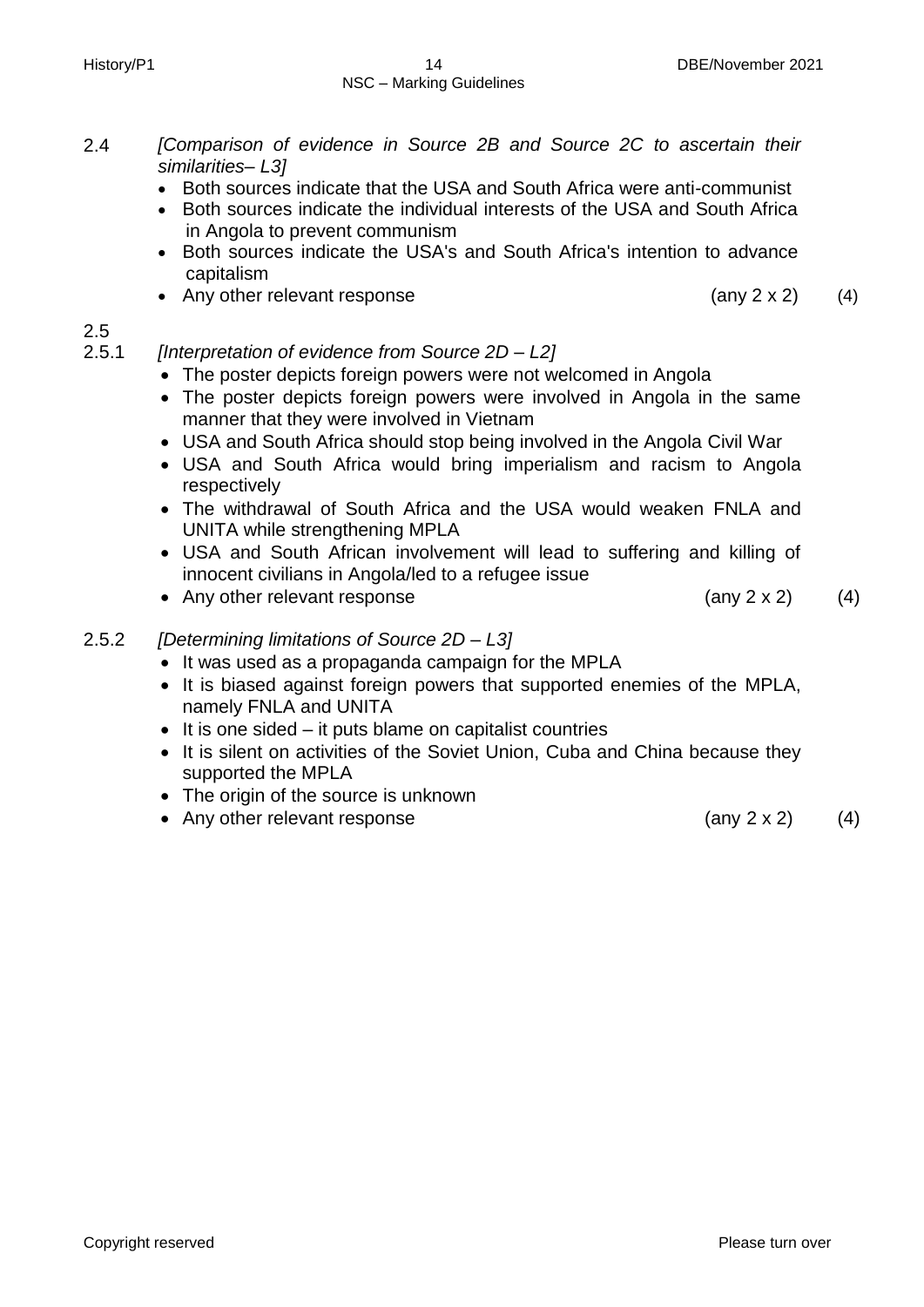# 2.6 *[Interpretation, evaluation and synthesis from relevant sources – L3]*

Candidates could include the following aspects in their response:

- After the Alvor Accord had collapsed FNLA received military support from Zaire, China and USA (Source 2A)
- The MPLA became the official government of Angola with the support of Russia and Cuba (Source 2A)
- South Africa advanced onto Luanda to prevent communist take-over and protect its economic interests (own knowledge)
- USA did not recognise MPLA and supported FNLA and UNITA (Source 2A and own knowledge)
- Soviet Union increased their military support to MPLA to safeguard communism in Angola (Source 2B)
- Cuba sent 36 000 ground troops to support MPLA (Source 2B)
- USA feared communist domino effect in Africa (Source 2B)
- USA wanted to protect her oil interests in Angola (Source 2B and own knowledge)
- Neither the USA nor the Soviet Union wanted the oil reserves to fall into the other's hands (Source 2B)
- South Africa was against communism (MPLA) and decided to support the FNLA and UNITA (Source 2C)
- South Africa wanted to gain international recognition by opposing communist infiltration in southern Africa (Own knowledge)
- USA supported South Africa's attempts to defeat the MPLA by sending military and financial aid (own knowledge)
- South Africa supported FNLA and UNITA because they committed themselves to oppose SWAPO (Source 2C)
- There was opposition to South Africa's and USA's involvement in Angola/ it was seen as imperialism and racism (Source 2D)
- To support the MPLA (Source 2D)
- Any other relevant response

# **Use the following rubric to allocate marks:**

| LEVEL 1        | • Uses evidence in an elementary manner, e.g. shows no or little<br>understanding of why foreign powers became involved in the<br>Angolan Civil War between 1974 and 1976.<br>Uses evidence partially or cannot report on topic.                                          | <b>MARKS:</b><br>$0 - 2$ |
|----------------|---------------------------------------------------------------------------------------------------------------------------------------------------------------------------------------------------------------------------------------------------------------------------|--------------------------|
| <b>LEVEL 2</b> | Evidence is mostly relevant and relates to the topic, e.g. shows<br>some understanding of why foreign powers became involved<br>in the Angolan Civil War between 1974 and 1976.<br>Uses evidence in a basic manner to write a paragraph.                                  | <b>MARKS:</b><br>$3 - 5$ |
| <b>LEVEL 3</b> | Uses relevant evidence, e.g. demonstrates a thorough<br>understanding of why foreign powers became involved in the<br>Angolan Civil War between 1974 and 1976.<br>• Uses evidence very effectively in an organised paragraph that<br>shows an understanding of the topic. | <b>MARKS:</b><br>$6 - 8$ |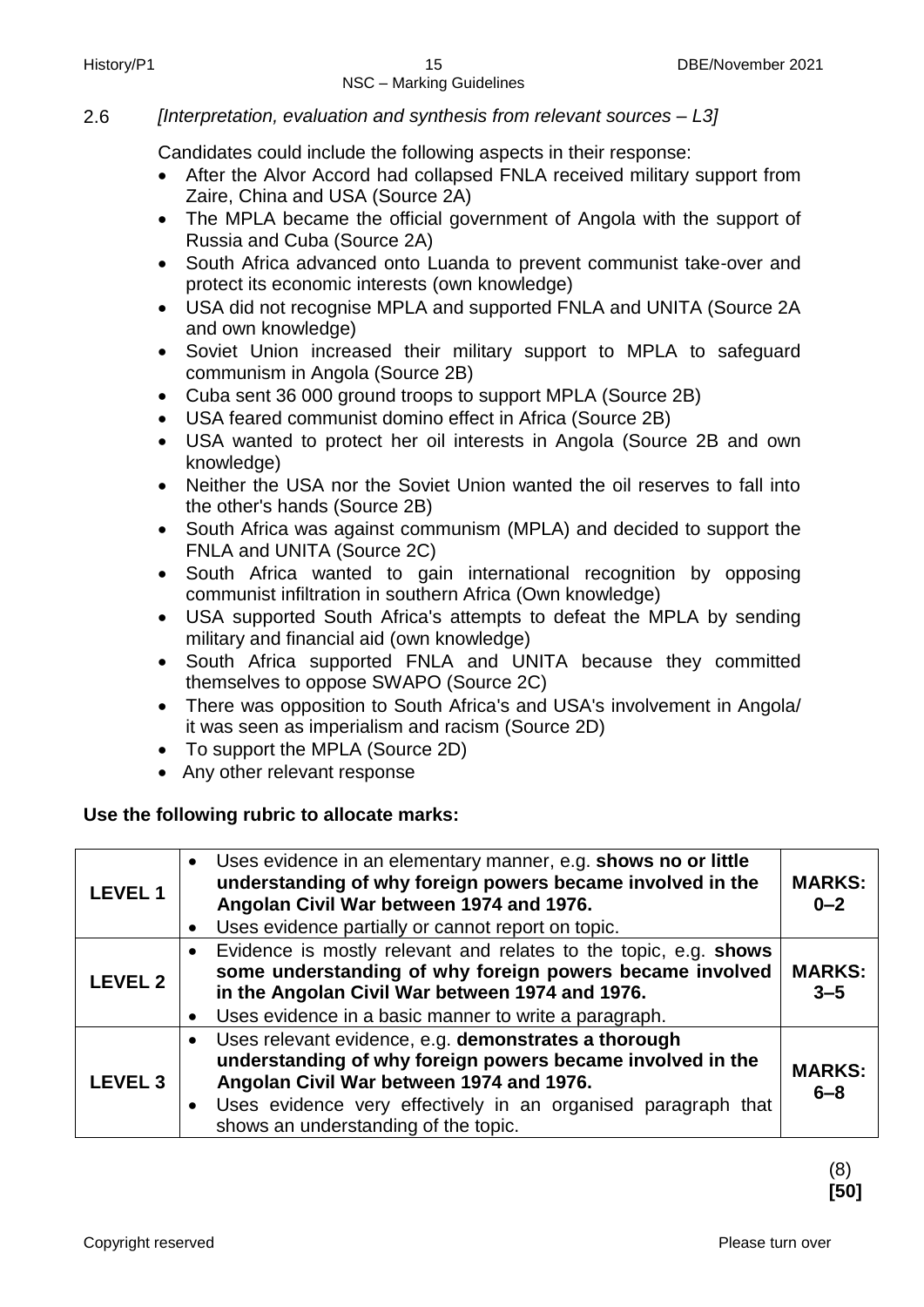# **QUESTION 3: HOW DID DIFFERENT FORMS OF SIT-INS CONTRIBUTE TO DESEGREGATION OF PUBLIC FACILITIES IN THE UNITED STATES OF AMERICA (USA) DURING THE 1960s?**

3.1

- 3.1.1 *[Extraction of evidence from Source 3A – L1]*
	- $'\sin'$  (1 x 1) (1)
- 3.1.2 *[Definition of a term from Source 3A – L1]*
	- Protest action against policies, laws or decisions by an entity or company that negatively affects the protestors
	- Act of showing discontent or disapproval by withholding support
	- Any other relevant response (1 x 2) (2)

# 3.1.3 *[Interpretation of evidence from Source 3A – L2]*

- The sit-ins at a Woolworths store in Greensboro was just the beginning of many sit-ins that followed
- Sit-ins spread to many cities in the South a sign of growth
- It inspired students from Winston-Salem and Durham to organise their own sit-ins
- In Nashville hundreds of students participated in sit-ins
- The sit-ins served as an inspiration to African Americans to desegregate facilities in the South
- Protest action erupted in cities like Carolina, Florida and Virginia
- Sit-ins inspired other similar protests such as kneel-ins which is in churches, read ins-in public libraries, play-ins in city parks, wade-ins in beaches and swim-ins in swimming pools
- The growing numbers illustrates the impatience amongst African Americans with the slow pace of change in segregation laws
- Any other relevant response (any 2 x 2) (4)

# 3.2

- 3.2.1 *[Extraction of evidence from Source 3B – L1]*
	- 'Joseph Jackson Jr' (1 x 1) (1)
- 3.2.2 *[Interpretation of evidence from Source 3B – L2]*
	- That African Americans should use the library that was designated for coloureds – the segregation/discrimination/Jim Crow laws that the CRM was against
	- That African Americans will not be allowed to use the 'white only' library
	- The librarian was not prepared to desegregate the library
	- The librarian was racist/discriminative towards the Tougaloo Nine
	- Any other relevant response (any 2 x 2) (4)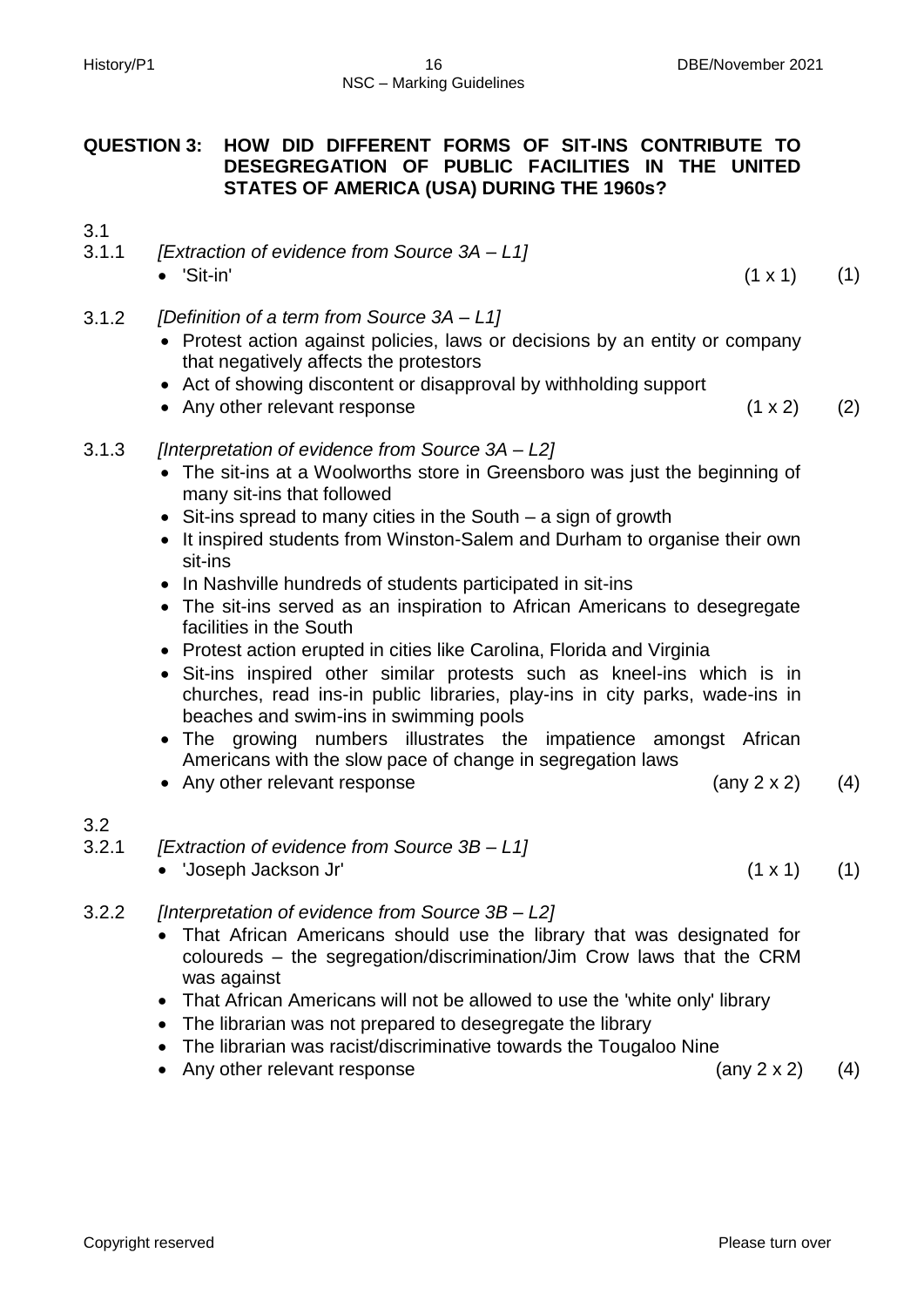- 3.2.3 *[Extraction of evidence from Source 3B – L1]*
	- (a)
	- 'hundreds of whites were marching through city streets under a huge Confederate flag' (1 x 1)

(b)

 'some 100 black supporters had gathered to cheer what were now referred to as the 'Tougaloo Nine'  $(1 \times 1)$  (2)

3.2.4 *[Determining the reliability of Source 3B – L3]* **The source is reliable because:**

- The source is extracted from an interview first-hand information
- The interviewee, Joseph Jackson Jr, was the leader of the Tougaloo Nine
- The interviewer was a writer for a state print media *Orange County Weekly*
- The reported incident happened on 27 March 1961 when sit-in protests were at their height
- Any other relevant response (any 2 x 2) (4)

3.3

- 3.3.1 *[Interpretation of evidence from Source 3C – L2]*
	- The photograph shows that both African American and whites swimming together (integrated) at Pullen's swimming pool
	- It depicts young African and white Americans who were involved in a protest to end segregation in swimming pools
	- It also highlights the possibility of ending segregation in public facilities (Pullen Park's swimming pool)
	- It shows an attempt to integrate the Pullen Park swimming pool
	- The photograph conveys that certain people were not in favour of desegregation/integration
	- Any other relevant response (any 2 x 2) (4)
- 3.3.2 *[Interpretation of evidence from Source 3C – L2]*
	- The two groups are not comfortable/uncertainty of using the same pool/integration
	- The two groups are anxious (first time experience) about integration
	- Any other relevant response (any 1 x 2) (2)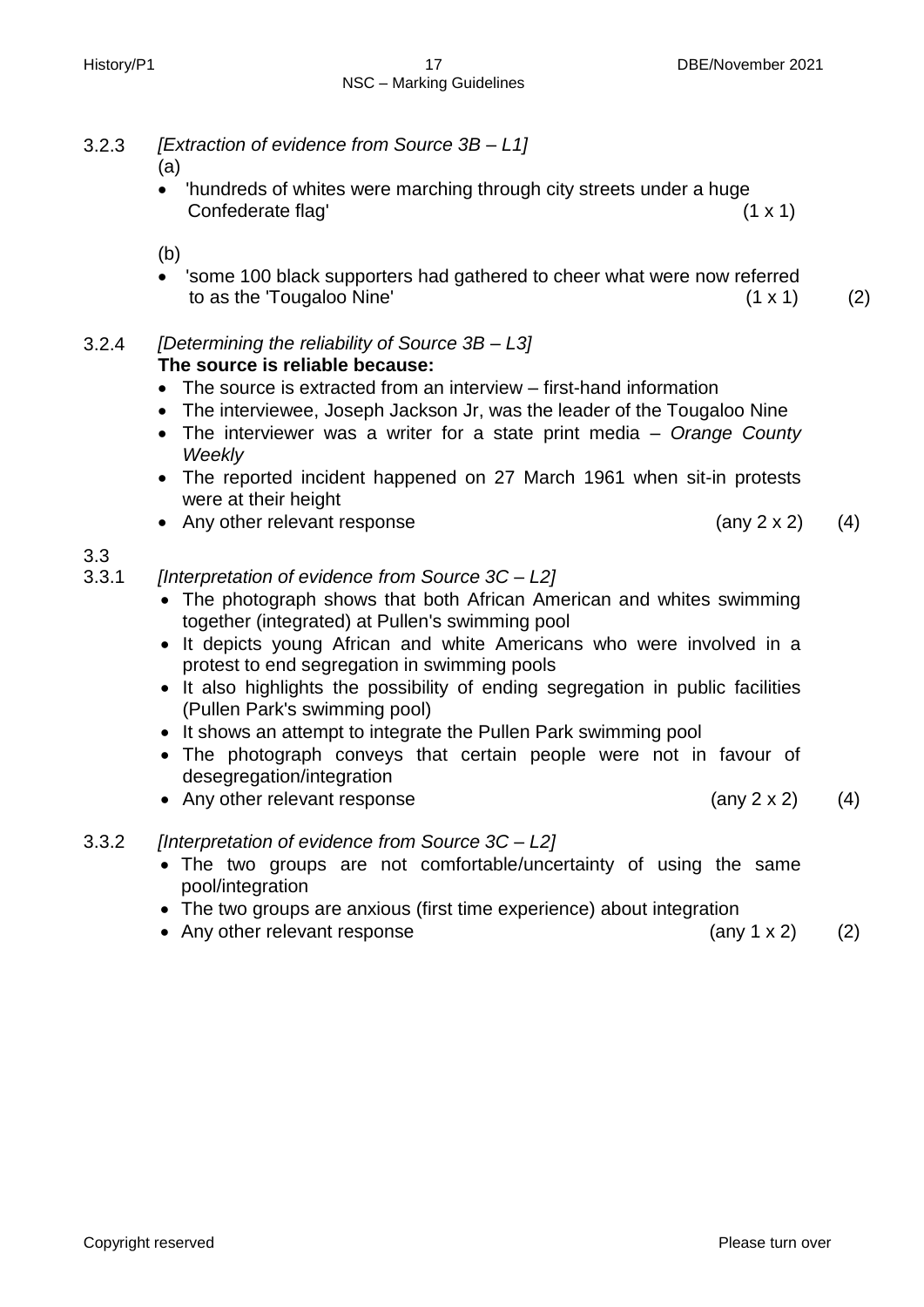# 3.4

- 3.4.1 *[Extraction of evidence from Source 3D – L1]*
	- 'Harris, the manager of the Greensboro Woolworth's finally relented' (gave in)
	- 'The sit-ins had already cost him \$150 000 in lost business'
	- 'On 25 July 1960, the lunch counter served its first black customers-four Woolworth's employees who worked in the store's kitchen'
	- 'But by the end of the year, integration of lunch counters had occurred in many cities across the south'
	- 'Sit-ins and marches, along with Kennedy's assassination in 1963, helped galvanise (start) support for the Civil Rights Act of 1964/which outlawed racial segregation in public facilities and employment'
	- 'President John F Kennedy, in a live television address from the Oval Office, called for legislation that would give 'all Americans the right to be served in facilities which are open to the public'
	- It (the Civil Rights Act) was signed into law by ... Pres L Johnson in July 1964 (any 3 x 1) (3)
- 3.4.2 *[Explanation of a term from Source 3D – L2]*
	- System of bringing all Americans across racial divisions together so that they could use public facilities irrespective of their skin colour
	- A call by the Civil Rights Movement to have African and white Americans equal in all spheres of life
	- Any other relevant response  $(2)$
- 3.4.3 *[Extraction of evidence from Source 3D – L1]*
	- 'hotels'
	- 'restaurants'
	- 'theatres'
	- $'$ retail stores' (4 x 1) (4)
- 3.4.4 *[Extraction of evidence from Source 3D – L1]*
	- 'Civil Rights Act of 1964'  $(1 \times 1)$  (1)
- 3.4.5 *[Interpretation of evidence from Source 3D – L2]*

(a)

- He felt relieved because he had broken the chains of segregation by sitting where he was previously not allowed/stood up against racial segregation
- Any other relevant response (1 x 2)

(b)

- He felt cleansed because he had overcome the stigma of being inferior, an outcast and unclean/his dignity was restored
- Any other relevant response (1 x 2) (4)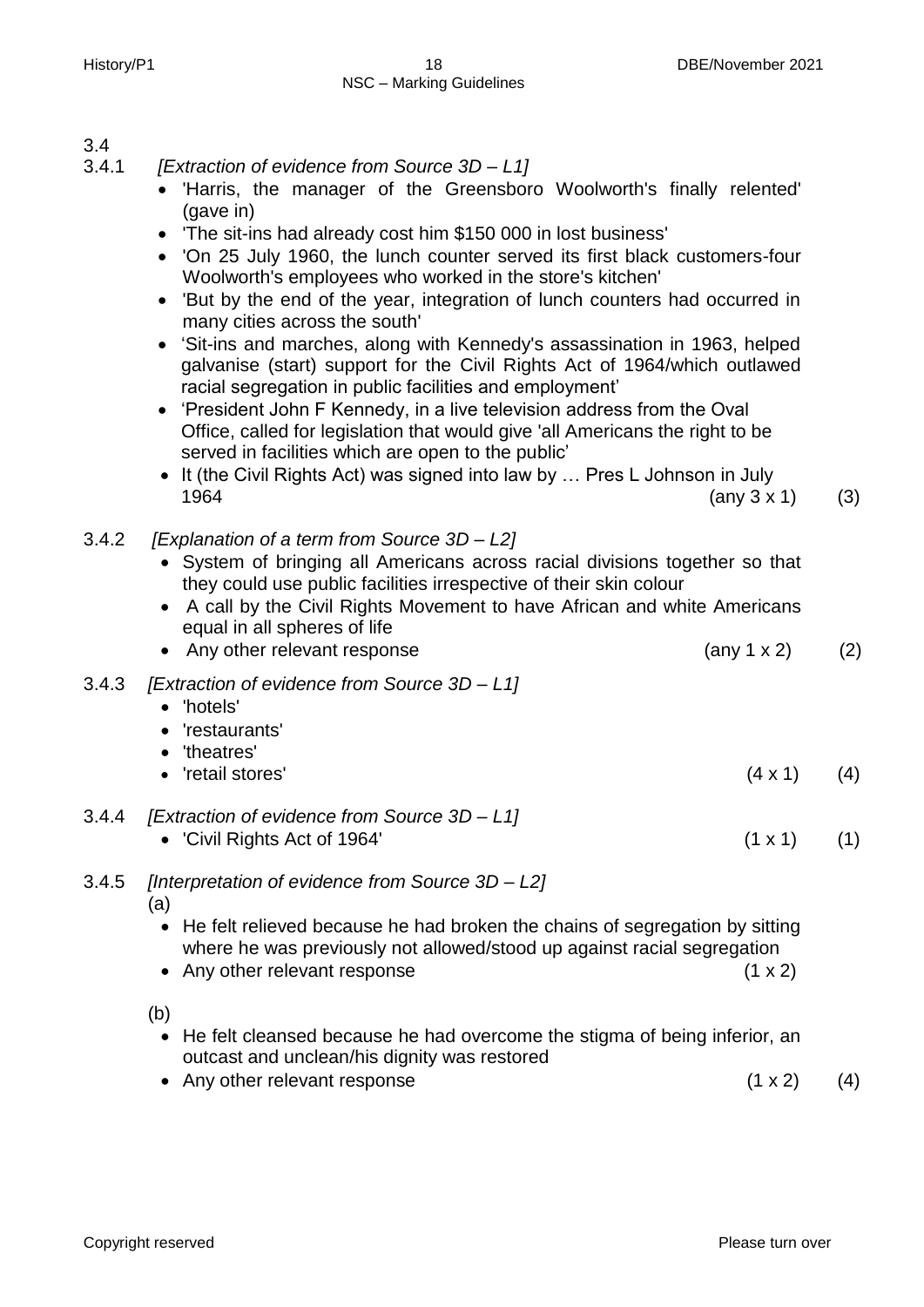- 3.5 *[Comparison of evidence in Sources 3A and 3D to ascertain how they support each other – L3]*
	- Source 3A refers to the reasons for the sit-ins and Source 3D focuses on the achievements of the sit ins
	- Source 3A explains the growth of the sit-in movement and Source 3D highlights the impact that the sit-ins had in the USA (Civil Rights Act of 1964 was passed)
	- Both sources refer to the 'sit-ins' that took place in Woolworths in Greensboro, North Carolina
	- Both sources refer to the reactions towards this form of non-violent protest (Source 3A – protestors were arrested and in Source 3D – protestors were beaten)
	- Any other relevant response  $(2 \times 2)$  (4)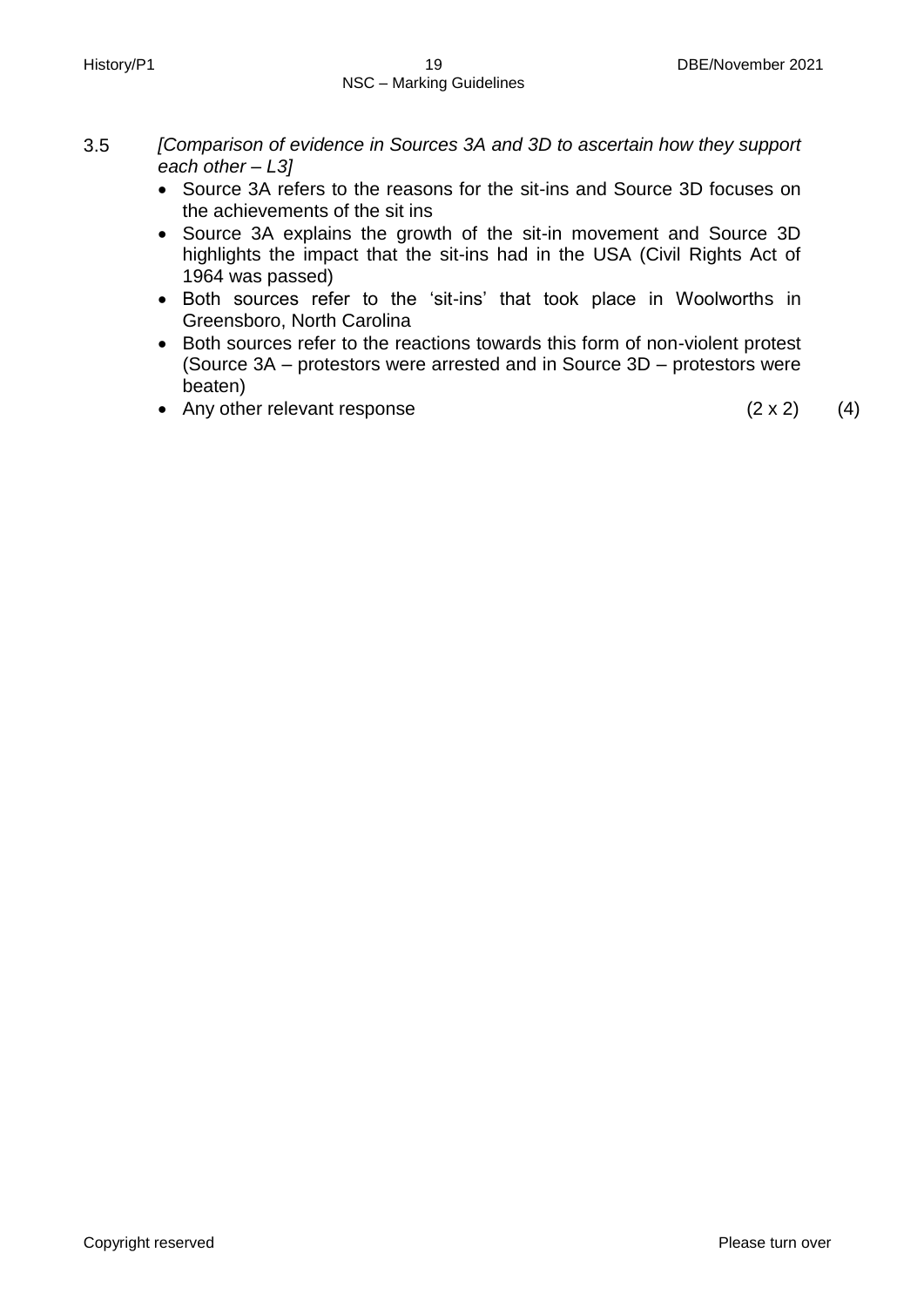3.6 *[Interpretation, evaluation and synthesis of evidence from relevant sources - L3]*

Candidates could include the following aspects in their response

- On 1 February 1960 four African American students sat at the Woolworths store lunch counter and asked to be served (Source 3A)
- By the end of the week more than a thousand students throughout the South were involved in sit-ins (Source 3A)
- By April more than fifty thousand people throughout the South were involved in sit-ins (Source 3A)
- Sit-ins inspired other similar protests such as kneel-ins which is in churches, read ins-in public libraries, play-ins in city parks, wade-ins in beaches and swim-ins in swimming pools (own knowledge)
- On 27 March 1961 the Tougaloo Nine entered the Jackson Public Library in Mississippi with the intent to do research but were arrested and booked into jail (Source 3B)
- In 1962 African Americans and white young people were able to swim together at an integrated swimming pool in Raleigh in North Carolina (Source 3C)
- Desegregation at the Pullen Park's swimming pool was however still a new phenomenon because some African Americans and white young people could be seen separated in groups (Source 3C)
- Six months after the sit-ins began, lunch counters were integrated (Source 3D)
- On 25 July 1960 the first African Americans were served at the Woolworth's lunch counter (Source 3D)
- The Civil Rights Act of 1964 was enacted which outlawed racial segregation in public facilities and employment (Source 3D)
- Any other relevant response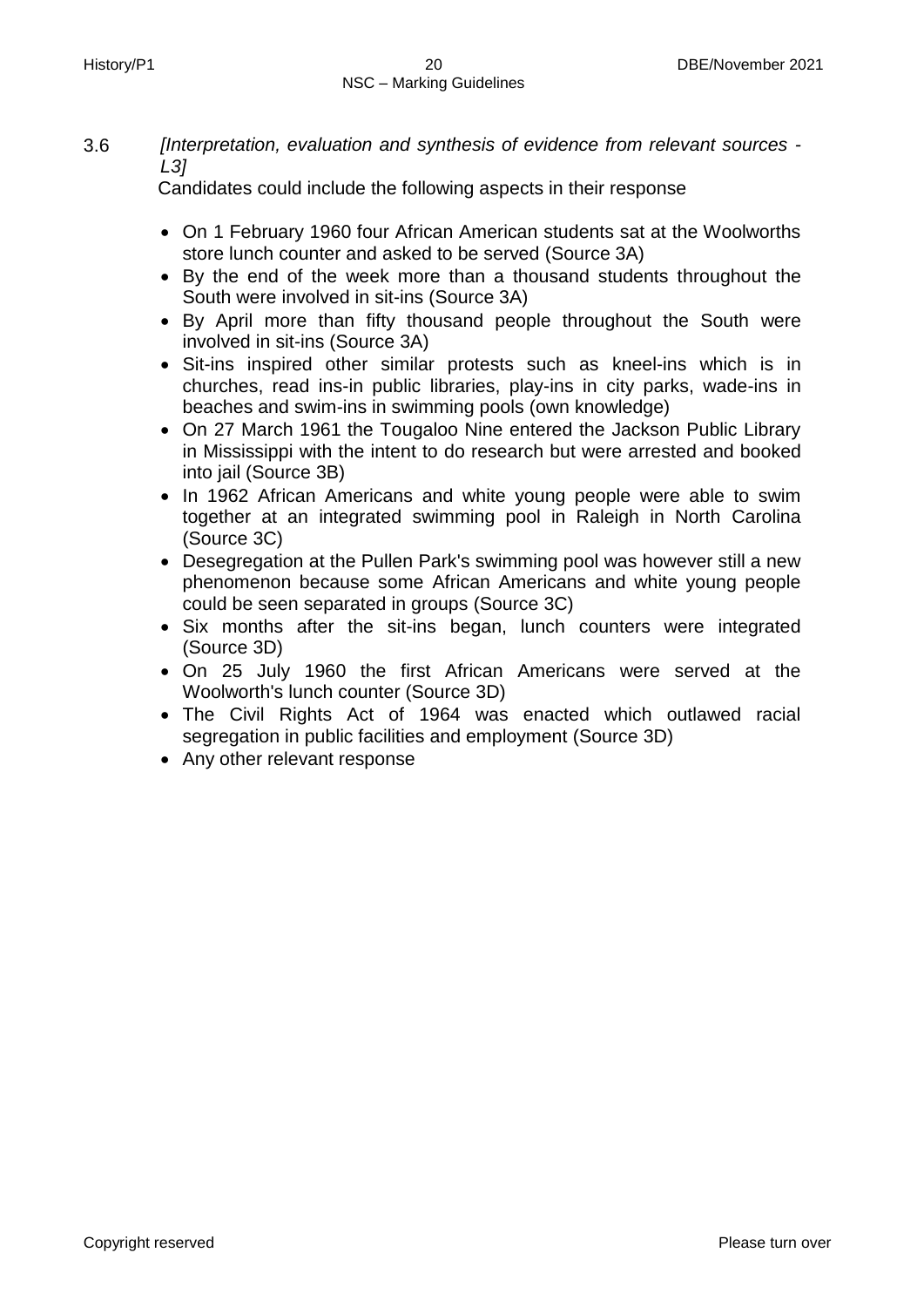# **Use the following rubric to allocate marks:**

| <b>LEVEL 1</b> | • Uses evidence in an elementary manner, e.g. shows no or<br>little understanding of how different forms of 'sit-ins'<br>contributed to desegregation of public facilities in the<br>United States of America (USA) during the 1960s.<br>Uses evidence partially or cannot write a paragraph.                                    | <b>MARKS</b><br>$0 - 2$ |
|----------------|----------------------------------------------------------------------------------------------------------------------------------------------------------------------------------------------------------------------------------------------------------------------------------------------------------------------------------|-------------------------|
| <b>LEVEL 2</b> | Evidence is mostly relevant and relates to the topic, e.g.<br>$\bullet$<br>shows some understanding of how different forms of<br>'sit-ins' contributed to desegregation of public facilities<br>in the United States of America (USA) during the 1960s.<br>Uses evidence in a basic manner to write a paragraph.                 | <b>MARKS</b><br>$3 - 5$ |
| <b>LEVEL 3</b> | Uses relevant evidence, e.g. demonstrate a thorough<br>understanding of how different forms of 'sit-ins'<br>contributed to desegregation of public facilities in the<br>United States of America (USA) during the 1960s.<br>• Uses evidence very effectively in an organised paragraph<br>that shows understanding of the topic. | <b>MARKS</b><br>$6 - 8$ |

(8) **[50]**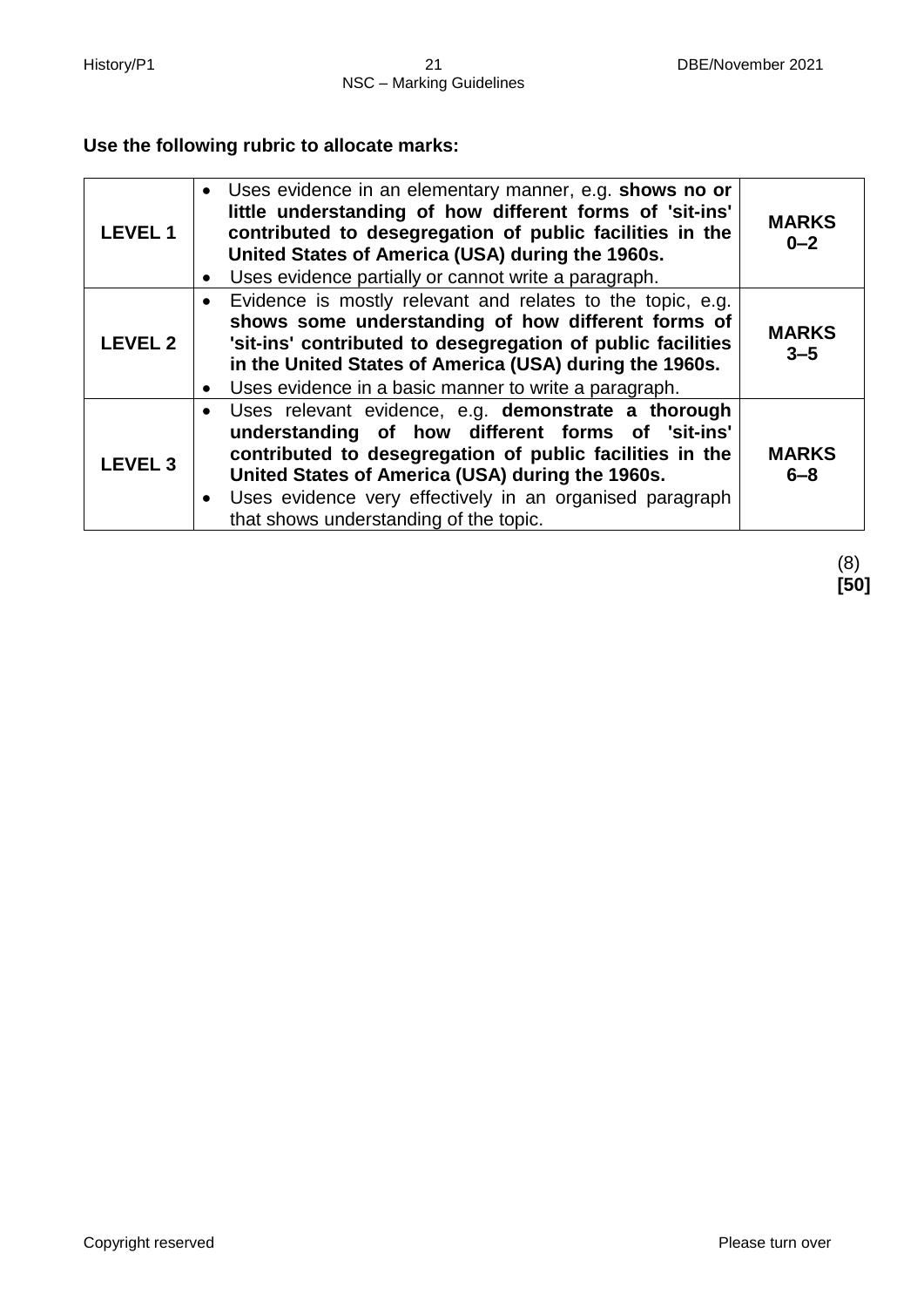# **SECTION B: ESSAY QUESTIONS**

# **QUESTION 4**

*[Plan and construct an original argument based on relevant evidence using analytical and interpretative skills]*

# **SYNOPSIS**

Candidates should explain whether they agree or disagree with the statement. In agreeing with the statement, they need to explain how the tactics and strategies used by the United States of America against the Vietcong were a dismal failure. If the candidates disagree with the statement, they need to substantiate their line of argument with relevant historical evidence.

# **MAIN ASPECTS**

Candidates should include the following aspects in their response:

• Introduction: Candidates should take a stance by indicating whether they agree or disagree with the statement. They should also provide an outline of how they would support their line of argument

# **ELABORATION**

Focus on the strategies used by both the USA and the Vietcong.

- Conditions immediately before the war: (Background)
	- $\triangleright$  The division of Vietnam and the formation of the Vietcong
	- Reasons for USA involvement: containment and domino theory
- US first intervention in South Vietnam sent weapons and military advisors against the Vietcong (Vietnamese communist)
- Ho Chi Minh Trail and its significance (used by the Vietminh (communist guerrillas from North Vietnam) to support the Vietcong)
- US introduced 'Safe Village' policy/Hamlet strategy/Villagisation trying to isolate/separate guerrillas from villagers (1963)
- Safe village policy failed because the Vietcong operated inside villages
- The Gulf of Tonkin incident and resolution (1964)
- The USA felt the war in Vietnam was not a conventional war like World War II
- USA sent 3 500 marines and ground troops to Vietnam on 8 March 1965
- Operation Ranch Hand (1962–1971) use of chemical defoliants (Agent Orange to destroy the forest) and Agent Blue (to destroy agricultural products and food to weaken the Vietcong)
- President Johnson introduced Operation Rolling Thunder in March 1965 to quickly eliminate the Vietcong
- Use of chemical weapons e.g. Napalm gas made USA unpopular and many countries condemned the USA
- Guerrilla warfare by the Vietminh and Vietcong (difficulty in separating guerrillas from villagers – farmers/peasants)
- Vietcong responded with the Tet Offensive (1968) surprised attacks on 100 cities
- Number of US soldiers killed increased led to anti-war demonstrations
- Highly effective use of querrilla tactics by the Vietcong
- US sent young and inexperienced soldiers to Vietnam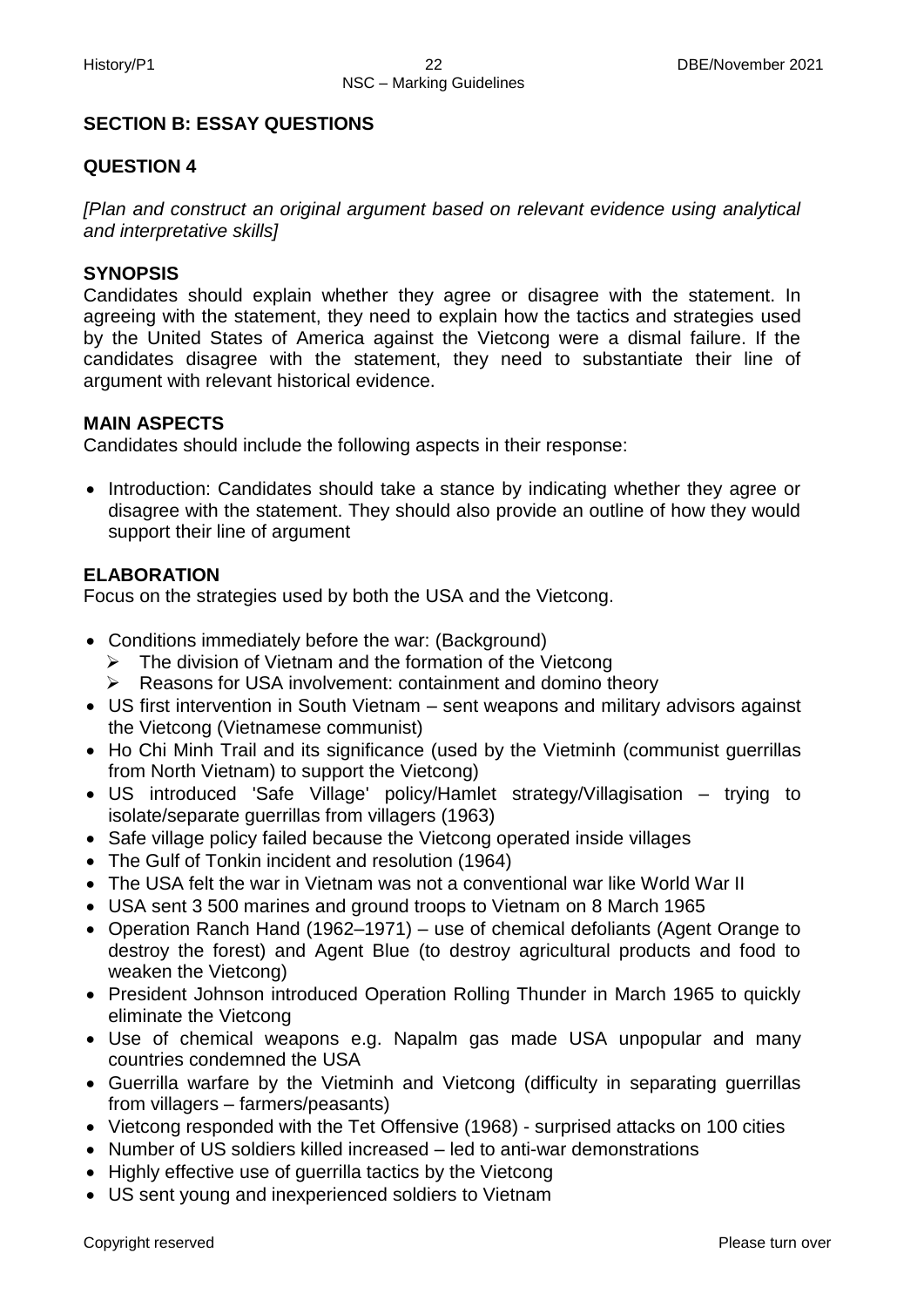- US used search and destroy missions (My Lai massacre) to destroy villages supported by Vietcong
- This resulted in large numbers of civilian deaths more support for Vietcong
- US atrocities and My Lai massacre (March 1968) turned public opinion against the war
- North Vietnam received military support from the USSR and China so the Vietminh and Vietcong had access to some modern weapons
- Guerrilla warfare was effectively used by the Vietcong, supported by Vietminh from the north and used tactics such as booby traps, underground tunnels, hit and run, sabotage
- The Vietcong increased its support base because of the tactics used against the USA soldiers
- The Vietnamese were united in the defence of their country
- Vietnamisation: President Nixon came up with the policy of strategic withdrawal from Vietnam. Also called WHAM (Winning the hearts and minds of the Vietnamese) signalled the failure of USA to stop Vietnam from becoming a communist state and its subsequent withdrawal
- USA withdrew all troops by 1973 (President Nixon had signed the Paris Peace Accords on 27 January 1973 – ending US involvement in the Vietnam war
- North Vietnam took control of Saigon in 1975
- Vietnam was united under communist control
- Any other relevant response
- Conclusion: Candidates should tie up their argument with a relevant conclusion. **[50]**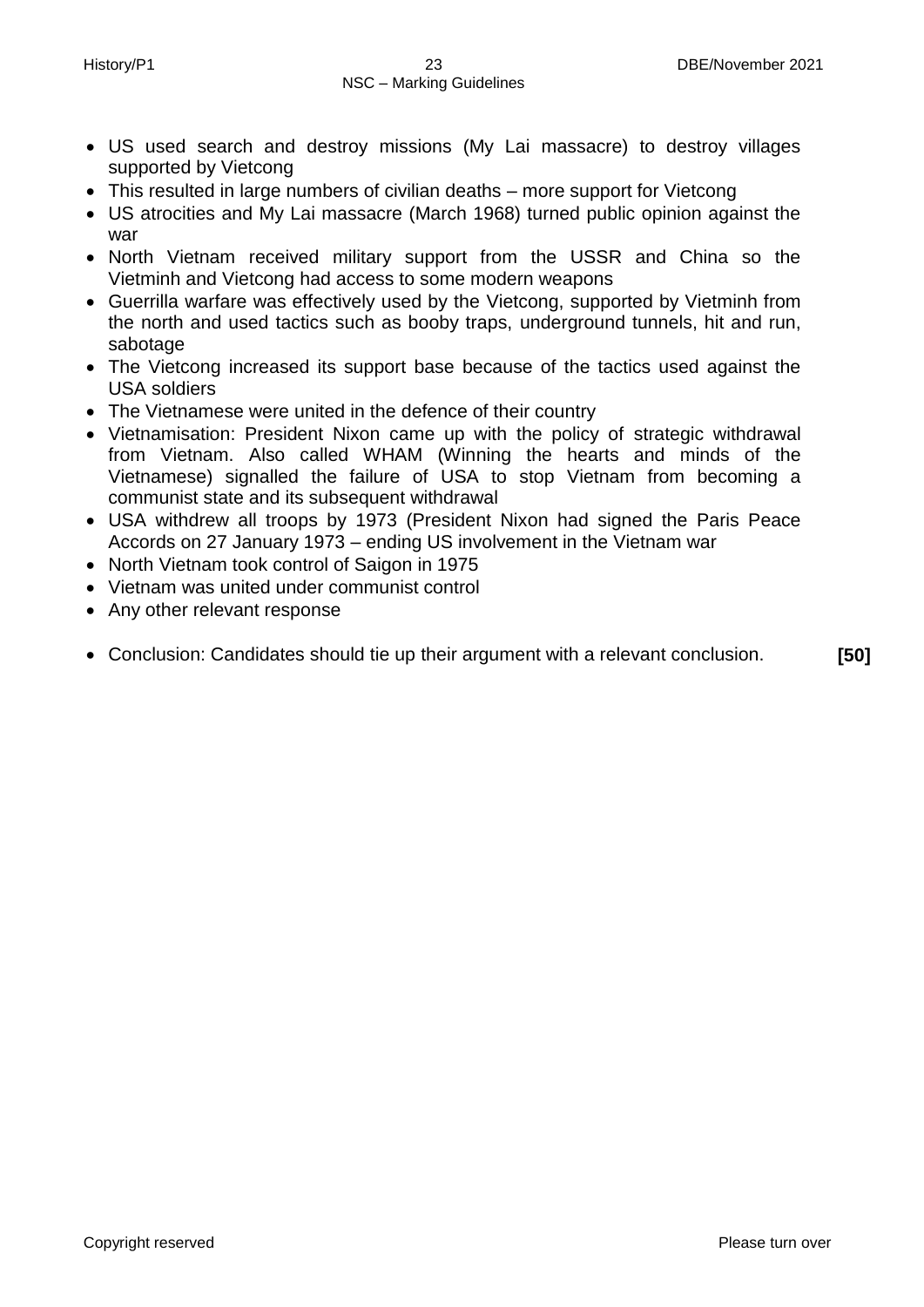# **QUESTION 5**

*[Plan and construct an original argument based on relevant evidence using analytical and interpretative skills]*

# **SYNOPSIS**

Candidates should critically discuss Mobutu Sese Seko's political, economic, social and cultural policies and how they created a new and better life for all Congolese citizens after attaining independence from Belgium in the 1960s.

# **MAIN ASPECTS**

Candidates should include the following aspects in their response:

• Introduction: Candidates should take a stance and critically discuss Mobutu Sese Seko's political, economic, social and cultural policies and how they created a new and better life for all Congolese citizens after attaining independence from Belgium in the 1960s. They should also indicate how they intend supporting their line of argument.

# **ELABORATION**

# **Political policies**

- Colonial legacies: (as background information)
	- $\triangleright$  Paternalism Congolese were treated as children with no responsibility in administration or representation of the government;
	- $\triangleright$  Political parties were banned and with quick Belgian withdrawal due to the 1959 Leopoldville riots - many political parties (representing different regions and ethnicities) were formed;
	- $\geq$  120 political parties participated in the 1960 elections; no single political party won outright majority – Patrice Lumumba's Movement National Congolese (MNC) won most of the seats because unlike other regional parties, it had some level of nation-wide support
	- $\triangleright$  Lack of political unity
- Congo became independent on 30 June 1960 with Joseph Kasavubu as President and Patrice Lumumba as Prime Minister. Joseph Kasavubu preferred that Congo be a federal state while Patrice Lumumba was for a strong centralised national government/Lumumba also in conflict with Moise Tshombe
- Congo started with a lot of political instability with Tshombe focused on secession of Katanga for its own independence
- Joseph Mobutu seized power from Kasavubu through a coup d'état in 1965
- He managed to bring some form of political stability (based on authoritarianism)
- In 1967 Mobutu managed to stop the Katanga rebellion and gave his country a new constitution as a one party-state under his party, the Popular Movement for the Revolution (MPR)
- Congo became a one-party state within the first five years after gaining independence with all opposition suppressed
- Mobutu developed a personality cult (Mobutuism)
- Mobutuism made Congo an autocratic state under himself as a military dictator
- Was supported by the USA because he was seen as anti-communist ally
- Created a strong centralised government and controlled all appointments, promotions and the allocation of government revenue.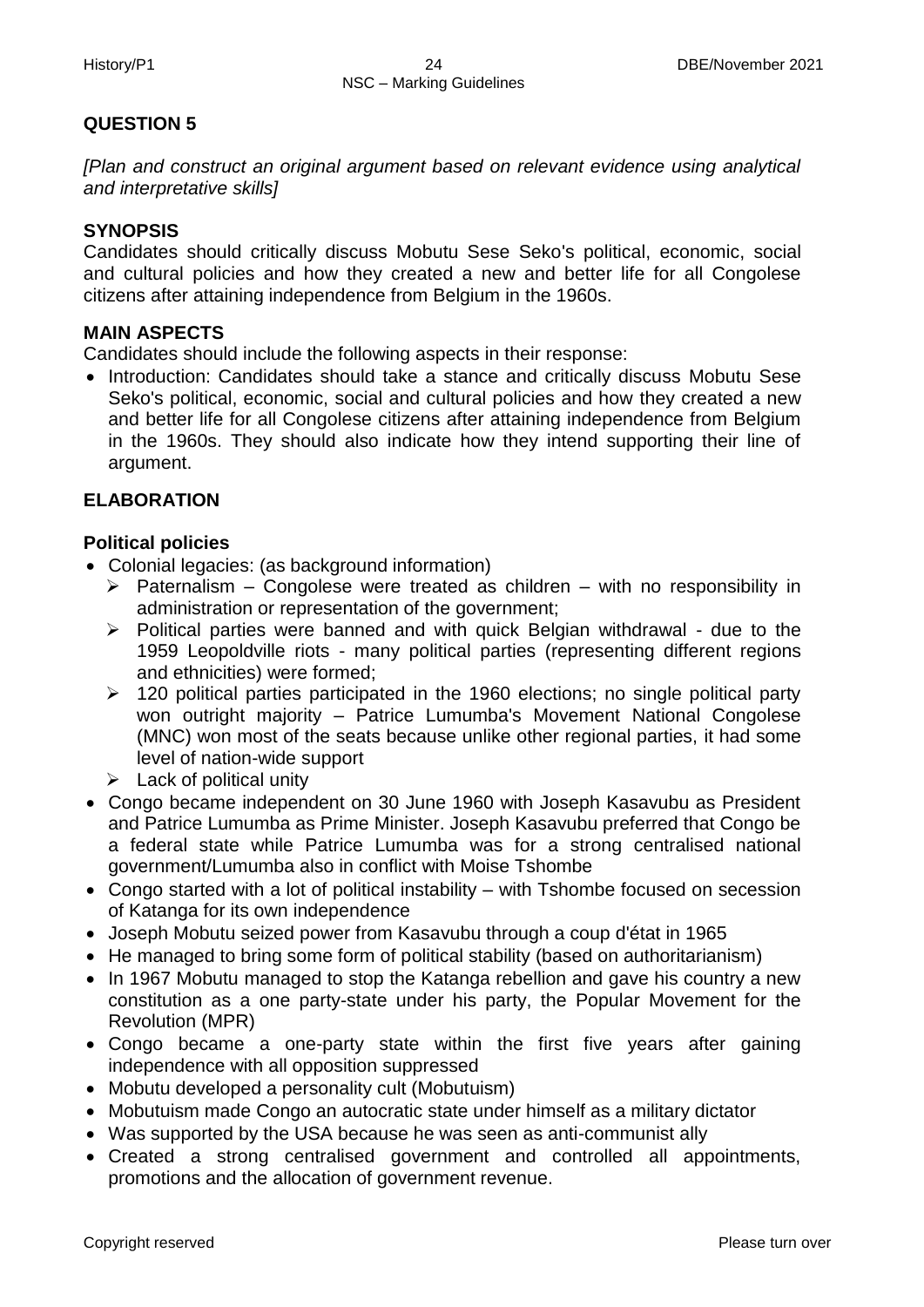- Introduced a policy of Zaireanisation, a policy that replaced skilled foreigners or those occupying strategic management positions with the unskilled locals – which led to maladministration and mismanagement in political leadership roles
- He allowed nepotism (kleptocracy)
- Mobutu remained as 'president for life' until his death in 2007
- Any other relevant response

# **Economic policies**

- Colonial legacies: (as background information)
	- Exploitation Belgian prosperity based on exploitation of cotton; rubber plantations; and mines (copper, tin & diamond) by colonial companies; Profits from minerals (mines) based on exploitation of Congolese workers
	- $\triangleright$  At independence Congo was considered most prosperous but with the economic wealth owned by foreign owners
- Inherited a capitalist economy from Belgium
- Initially left the economy in the hands of white settlers and foreigners
- The country's rich natural resources of copper, cobalt, diamonds and other materials attracted foreign investment
- Nationalisation: Mobutu nationalised the country's copper mining industry and used profits from copper industry to finance his 10-year industrialisation plan
- Nationalised foreign-owned companies without compensation
- Foreign companies placed under control of his allies and family members
- Introduced Zaireanisation (replacing foreigners with Zairian nationals)
- Zaireanisation led to corruption, theft and mismanagement
- The economy was characterised by nepotism and elitism (Created big gap between the elite and ordinary citizens/rich and poor)
- Weak economic policies led to the decline in the state of infrastructure such as roads etc.
- Mobutu Sese Seko created a kleptocracy were a group of appointed public officials abused their position for financial gain
- Mobutu was forced to introduce retrocession (return of foreign owners)
- Very few foreign owners returned
- Congo's economy collapsed
- Congo became dependent on foreign aid and investment, e.g. from the World Bank
- Any other relevant response

# **Social and cultural policies**

- Colonial legacies: (as background information)
	- $\triangleright$  Promoted elitism: encouraged education of a small elite in a western style of knowledge and skills
	- $\triangleright$  Poor education system that did not benefit the Congolese nor empower them with skills
	- $\triangleright$  French used as medium of instruction in schools
	- $\triangleright$  At independence Congo had 14 university graduates out of 14 million people
- Implemented a policy of Authenticité (originally to promote indigenous customs and beliefs) to eradicate colonial influence and unify Zairians with a sense of pride for own culture. Also referred to as Africanisation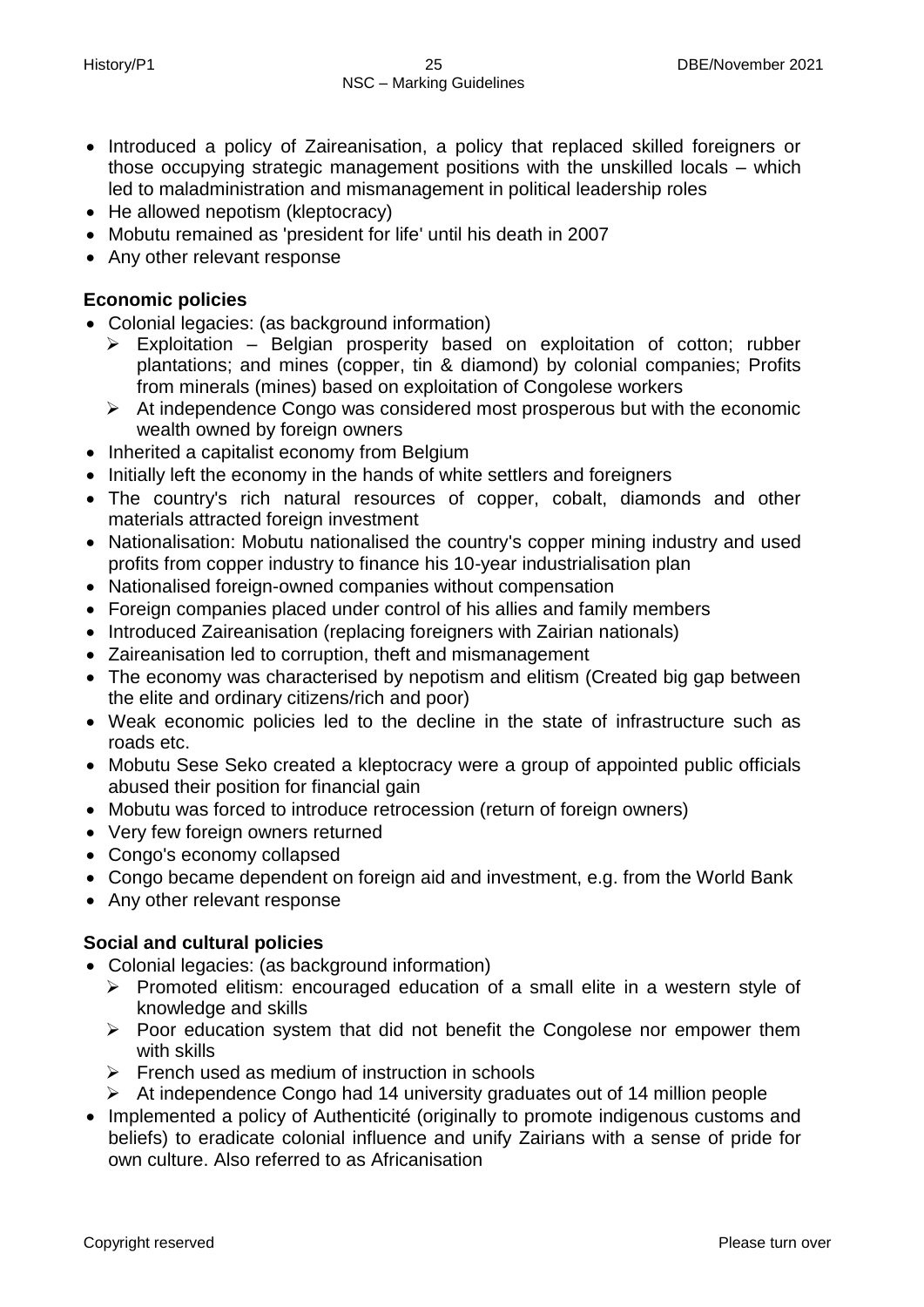- Replaced Christian names with African names, e.g. The Congo was renamed Zaire in 1971; Leopoldville became Kinshasa, Elisabethville became Lubumbashi, and Stanleyville became Kisangani; Mobutu also changed his name from Joseph-Desire Mobutu to Mobutu Sese Seko Kuku Ngbedu Waza Banga, meaning, 'The All-Conquering Warrior Who, Because of his Endurance And Inflexible Will To Win, Will go from Conquest to Conquest Leaving Fire in His Wake.'
- Clothing: wearing of Western-style suits were outlawed (by a decree) and replaced with 'abacos' ('A bas le costumes'), meaning 'down with the suit'
- Promoted local music
- Mobutu regarded democracy as a foreign ideology to Africa he ruled as a Chief in a traditional African style and used it to strengthen his own authoritarian position
- French remained the language of instruction and education system continued to favour the urban elite
- After independence, primary education and school enrolment rose from 1,6 million in 1960 to 4,6 million in 1974/When state funding was withdrawn by Mobutu, parents had to start paying and primary education started to decline
- Teachers and hospital staff went unpaid for months due to poor economic and political practices
- Any other relevant response
- Conclusion: Candidates should tie their argument with a relevant conclusion.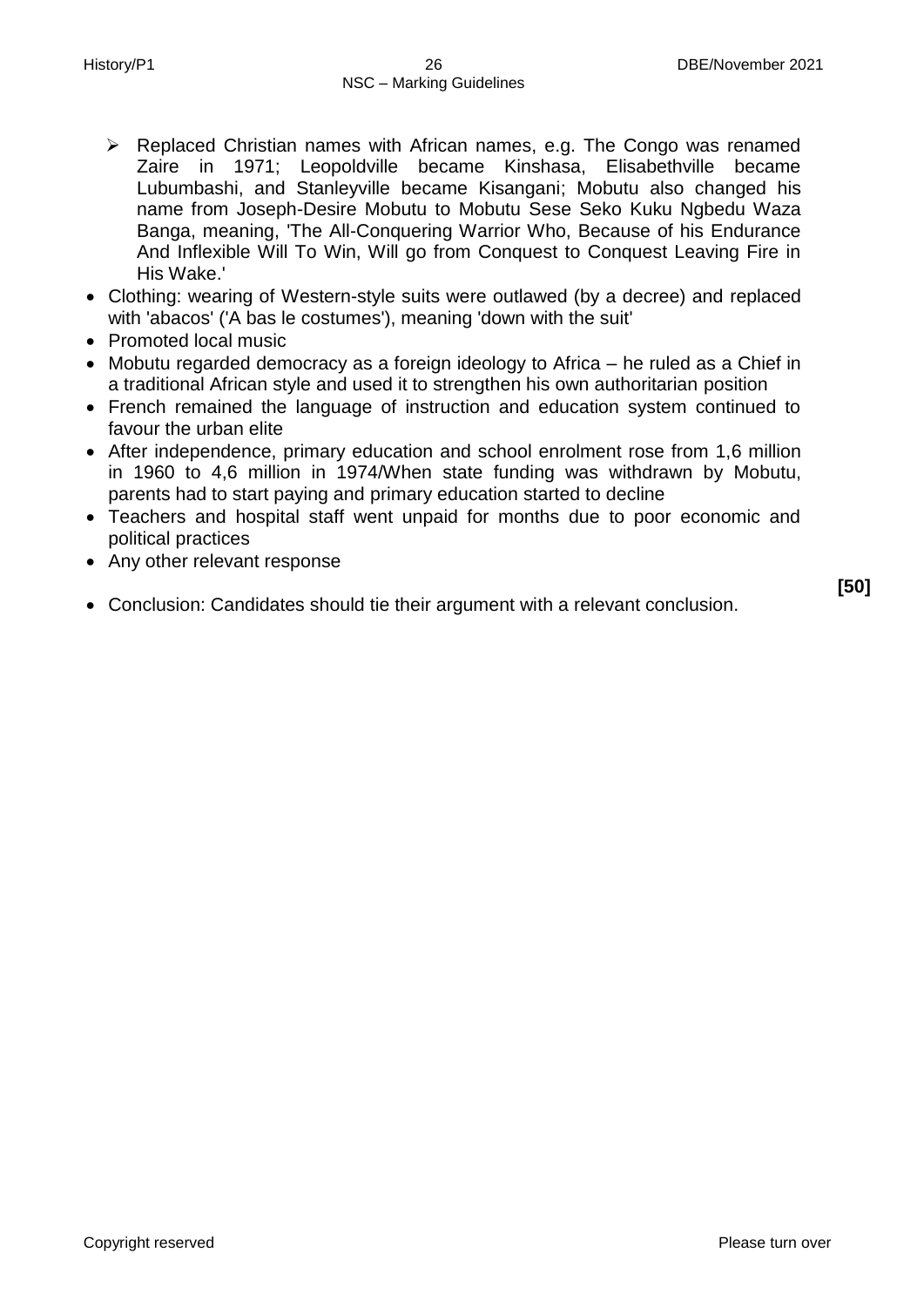# **QUESTION 6**

*[Plan and construct an original argument based on relevant evidence using analytical and interpretative skills]*

# **SYNOPSIS**

Candidates need to explain to what extent the philosophy of Black Power empowered African Americans to be assertive and self-reliant during the 1960s. They should support their line of argument with relevant historical evidence.

# **MAIN ASPECTS**

Candidates should include the following aspects in their response:

 Introduction: Candidates should take a stance by explaining to what extent the philosophy of Black Power empowered African Americans to be assertive and selfreliant during the 1960s. They should also provide an outline of how they will support their line of argument.

# **ELABORATION**

- Conditions in the USA: (Background information)
	- African Americans still economically and politically crippled in the USA due to discriminatory (Jim Crow) laws
	- Lack of a sense of pride due to socio-economic circumstances (Lived in ghettos and slum areas/poor housing/under-resourced facilities)
	- $\triangleright$  African Americans became impatient with the slow pace of change and the impact of the Civil Rights Movement in the 1960s
	- $\triangleright$  African Americans subjected to police brutality led to growth of nationalist feelings.
- Black Power Movement advocated for assertiveness; self-reliance; black pride; control of politics in their own communities (advocated by Stokely Carmichael); African Americans to protect themselves against police brutality; blacks to seek freedom from white authority; promotion of Afro hairstyle and African clothing and coined the slogan 'Black is beautiful'
- 1966 Bobby Seale and Huey Newton formed the Black Panther Party (BPP) for Self-Defence – against police brutality
- Adopted Ten Point Plan to cover its social, political and economic goals for the upliftment of the African American community
- The Black Panther Party ran feeding schemes, childcare and literacy projects in black communities - the feeding schemes eradicated hunger amongst the youth and improved learning in schools
- BPP literacy projects eradicated illiteracy amongst the African American communities
- BPP childcare projects took care of medical needs of African Americans in black communities
- BPP members patrolled the streets to monitor police activities (police the police) and defend themselves against police brutality
- BPP demanded that Black history must be taught in black schools
- Malcolm X promoted armed self-defence against white oppression